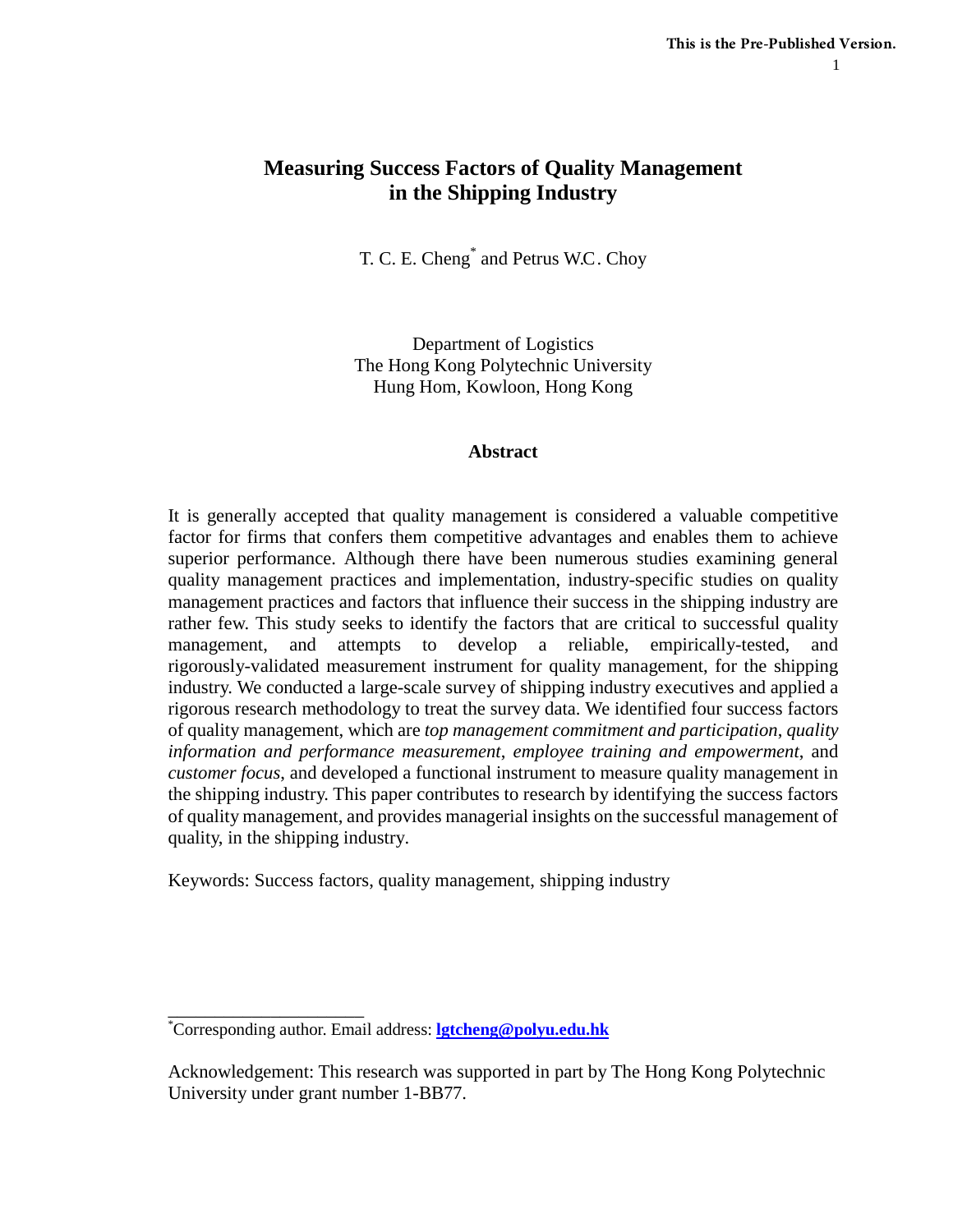## **Introduction**

Global competition is increasingly severe as more countries are embracing the free market model and opening up their borders for investments and trading (Lee, 2002). To stay competitive, a company's fundamental business strategy must focus on seeking strategic advantages through enhancing its business excellence and performance. Quality management provides an effective approach to carry out this fundamental business strategy. As pointed out by Temtime (2003), quality management has become an indispensable and a globally pervasive strategic force in today's turbulent and dynamic business world, and the increasing intensity of global competition has made quality management a prerequisite for business survival. It is generally agreed that companies that pursue sound quality management practices will become more competitive due to business excellence and enhanced performance (Lee, 2002).

Shipping, a traditional industry, remains the most important mode of transportation in international trade. Seen or unseen, a substantial percentage of the world's trade is carried on merchant ships, and someone, somewhere has to have the skills to sail, service, design and build replacements for the global trading merchant ships that are afloat in the world (Grey, 2003). Despite being nearly invisible, the shipping industry is bigger than most people have ever thought of. As such, nobody can deny the enormous value that shipping has helped to add to the global market (Stopford, 2004). The success and survival of the shipping industry is critically important for international trade and global economic growth, given that the role played by the shipping industry has no immediate or direct substitute. Like other industries, the shipping industry is confronted with traditional and new challenges, which prompt shipping companies to seek improvement through quality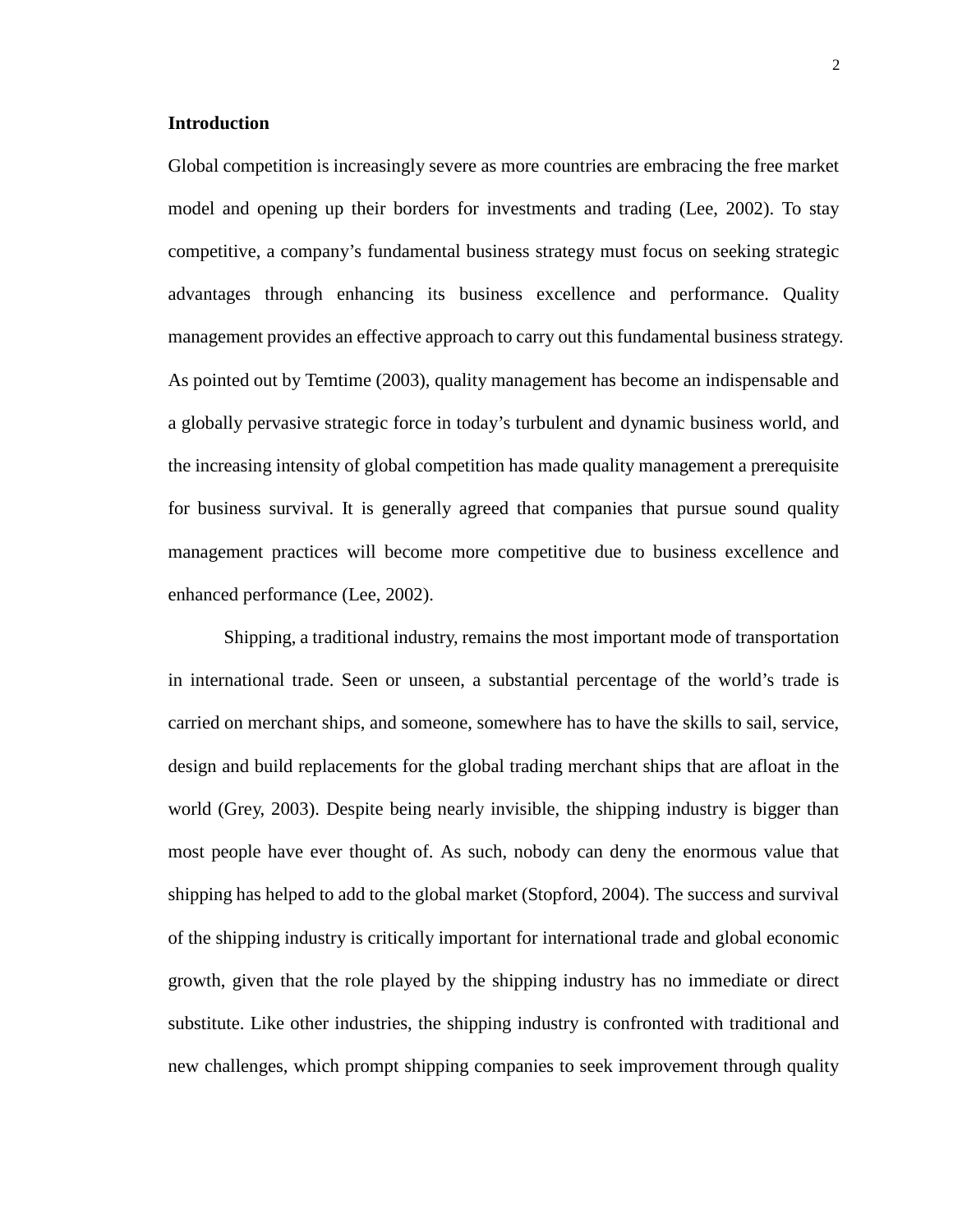management in the performance of their core processes and services in order to stay competitive.

Although there have been numerous studies examining the elements that constitute quality management, the factors that are critical to the success of quality management implementation (e.g., Black and Porter, 1996; Powell, 1995; Saraph et al., 1989; Yosuf and Aspinwall, 1999), and the relationship between quality management practices and organizational performance (e.g., Hendricks and Singhal, 1997; Ittner and Larcker, 1996; Lemak et al., 1997), studies on quality management in the logistics industry are few in number (Lai et al., 2004), and relatively limited research has been devoted to studying factors that influence the success of quality management in the shipping industry. This study seeks to fill this research gap by identifying the factors that are critical to successful quality management in the shipping industry. We also attempt to develop a reliable, empirically-tested, and rigorously-validated measurement instrument for quality management in the context of the shipping industry.

This study is organized as follows. In the next section we review the relevant literature on quality management in the shipping industry. In the third section we discuss the identification of the success factors of quality management in the shipping industry and detail the development of their measurement scales. We describe and justify the research methodology, followed by analysis and discussion of the empirical results in the fourth section. In the fifth section we discuss the research findings and their theoretical and managerial implications, and we conclude the study in the final section.

## **Literature Review**

Not long ago, the terms "quality" and "transportation services" seldom appeared in the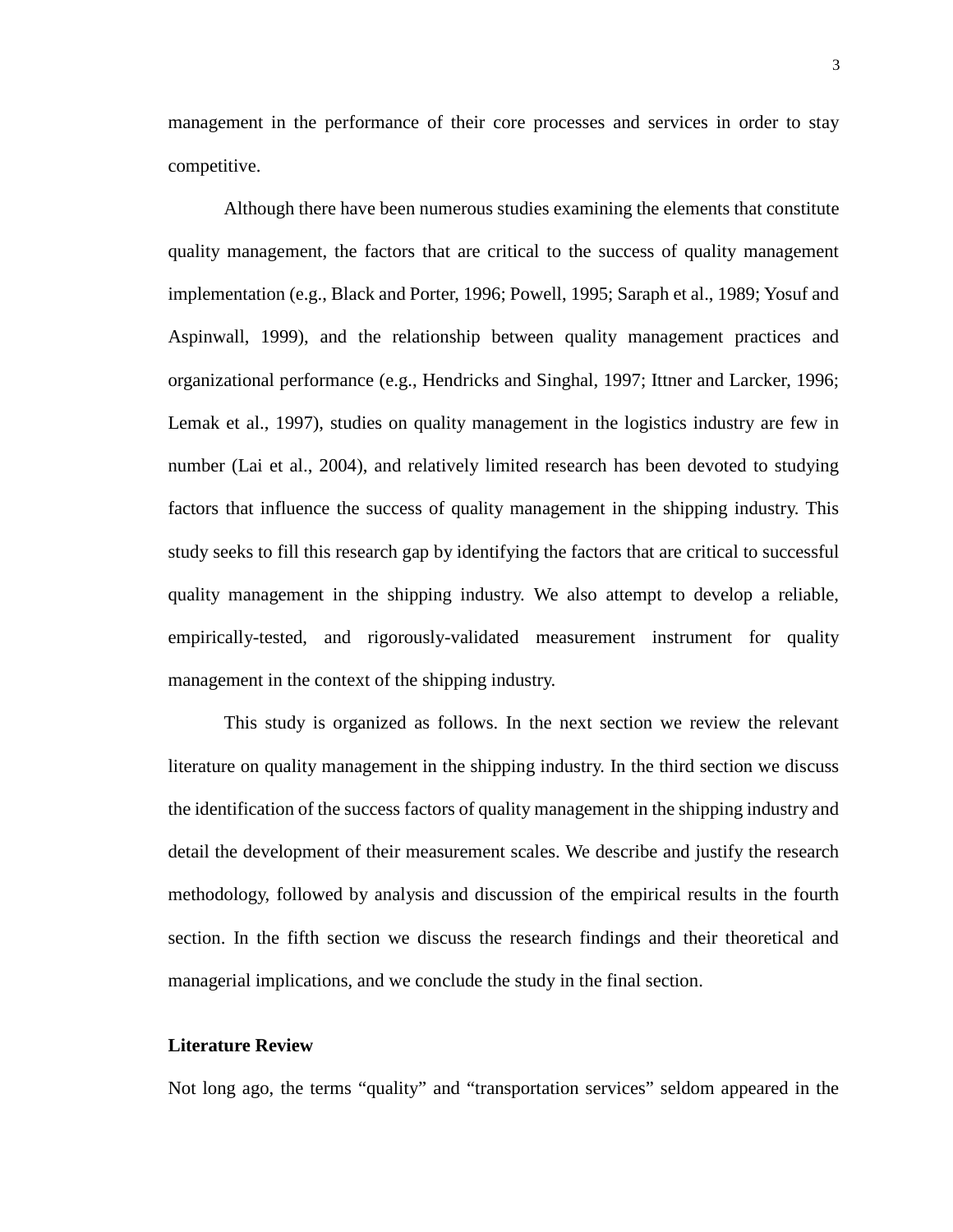same sentence, nor was "quality" mentioned in the shipping sector. Purchasers of materials and parts have been actively pursuing quality management throughout the supply base, but buyers of transportation services and the industry that serves them, i.e., the shipping industry, have been less enthusiastic about quality. Minahan (1998) stated that it is fair to say that service industries, like the shipping industry, have been slower to get on the quality bandwagon than production companies, mainly because: (1) it is more difficult to measure a service defect than a defective part or material, (2) service industries have more of a hurdle in terms of creating a quality culture, (3) quality management and ISO have primarily been focused on measuring material and part problems using very specific metrics, while services require more subjective measures, (4) quality systems are initially designed for the manufacturing environment, and one has to use a lot of creativity to convert those standards and relate them to the service environment, (5) logistics quality lacks clarity about measurements and suffers from a lack of information systems to support such measurements, and (6) to make matters worse, shippers have been slow to agree on the exact meaning of quality for transportation services. Despite these hurdles, many transportation providers, including shipping companies, have increasingly been taking a proactive role in managing and improving quality in their businesses. Various transportation service providers have had quality measurement and improvement programmes in place for more than a decade.

Lai et al. (2004) stated that a number of factors are seen to account for an increase in the adoption of quality management systems in the logistics industry, which include a rise in quality awareness, an increase in customer pressure, and a need to install a mechanism to improve work processes. In recent years, intensified competition, rising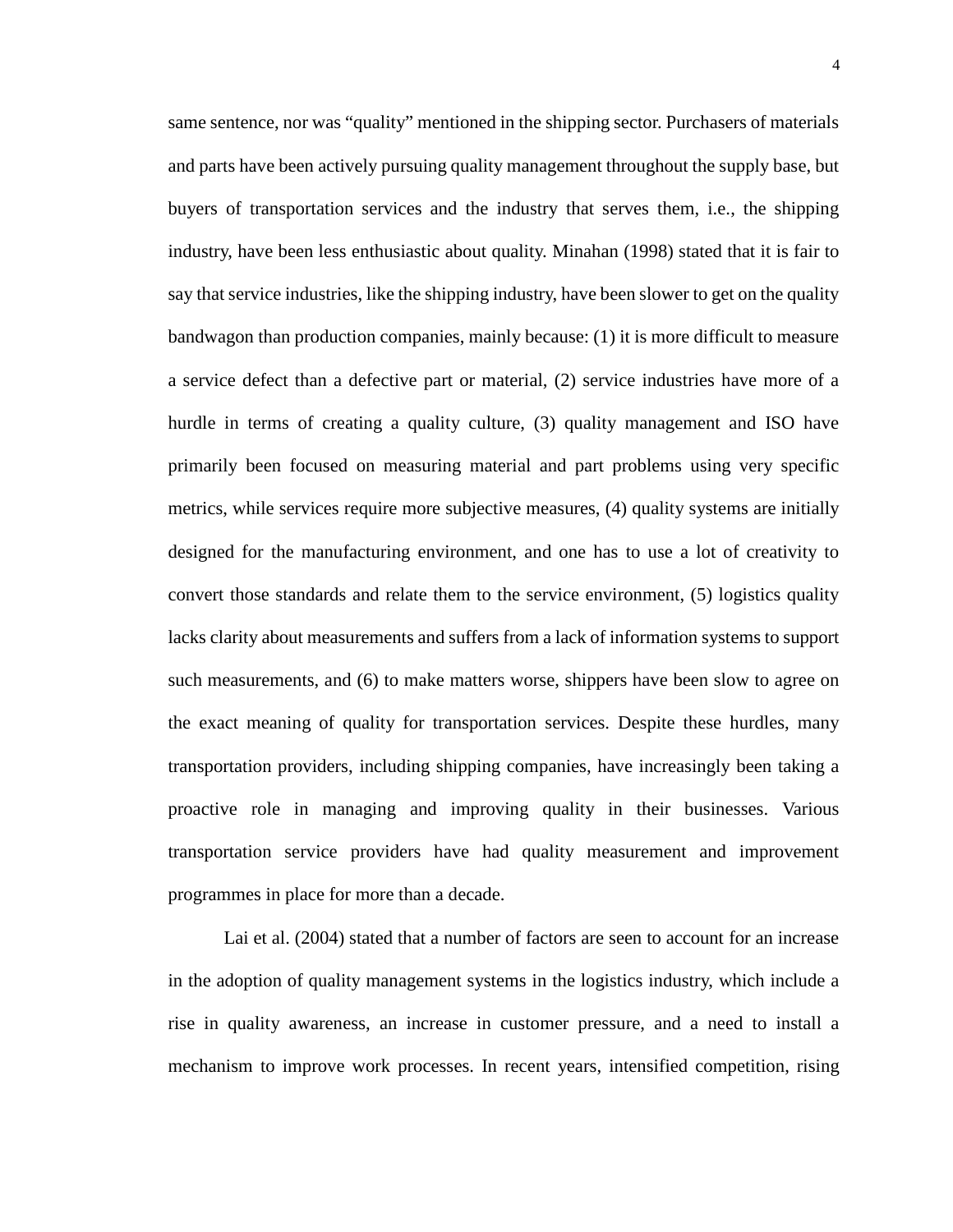performance expectations of shippers, who are the core customers of the shipping industry, and increased regulations for the industry have all prompted shipping companies to widen the scope and increase the quality level of their services. Recognizing the positive impact of quality management programmes on their businesses, three-fourths of the 165 respondent firms (which were members of the Australian Purchasing and Materials Management Association) to the survey conducted by Millen et al. (1998) indicated that they had implemented quality programmes, and 60% of the firms that had not done so were planning to implement such programmes in the following three years. The increasing trend towards implementing quality programmes in the logistics industry has led the shipping industry to follow suit. As a result, shipping companies have been making progressive efforts to design and implement comprehensive quality assessment and improvement strategies or programmes with a view to improving performance, competitiveness, and customer satisfaction (Minahan, 1998; Wisner, 1999).

While previous research has addressed different aspects of transportation service quality, we devote this study to identifying the factors that are critical to successful quality management, and developing a reliable, empirically-tested, and rigorously-validated measurement instrument for quality management, for the shipping industry. To meet the study's objectives, we first develop a preliminary set of success factors of quality management and their measurements in the shipping industry. They are the most common and core factors of success of quality management that have substantially been adopted in existing survey-based quality management studies, and that have been empirically developed, tested, and validated.

## **Success Factors of Quality Management in the Shipping Industry**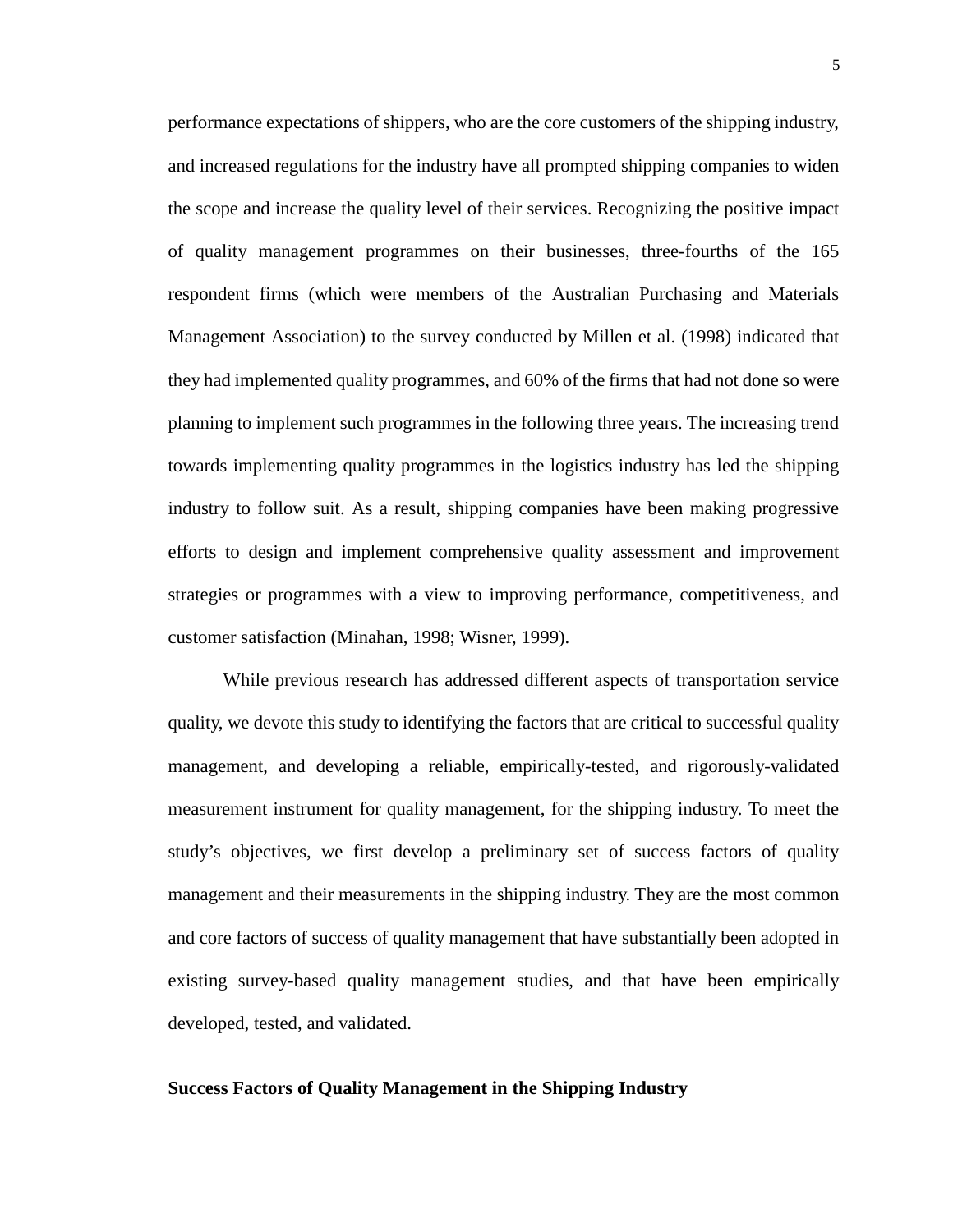Following the approach adopted by Escrig-Tena (2003) and Kaynak (2003), we first conducted an extensive review of the literature with the aim of identifying the success factors pertinent to general quality management, and their measuring indicators. In a synthesis of survey-based quality management research published between 1989 and 2000, Sila and Ebrahimpour (2002) found 76 studies that used factor analysis to identify 25 most commonly extracted factors for quality management practices. The factors receiving the largest coverage in the studies surveyed include customer focus and satisfaction, employee training, leadership and top management commitment, teamwork, employee involvement, continuous improvement and innovation, and quality information and performance measurement.

Based on an analysis of the empirical studies conducted by Ahire et al. (1996), Andersen et al. (1995), Black and Porter (1996), Flynn et al. (1994), Powell (1995), and Saraph et al. (1989), Kaynak (2003) summarized the most popular perspectives on quality management practices, which are management leadership, employee relations, quality data and reporting, supplier quality management, product/service design, and process management.

Making reference to the measurements embedded in the European Foundation for Quality Management Model and based on an extensive review of the literature, Claver et al. (2003) developed a set of critical quality management factors, which comprise leadership, quality planning, training, specialized training, supplier management, process management, and continuous improvement.

From the transportation sector's perspective, Wisner (1999) conducted a survey of practitioners of the industry and found that the respondents (67.5% were carriers)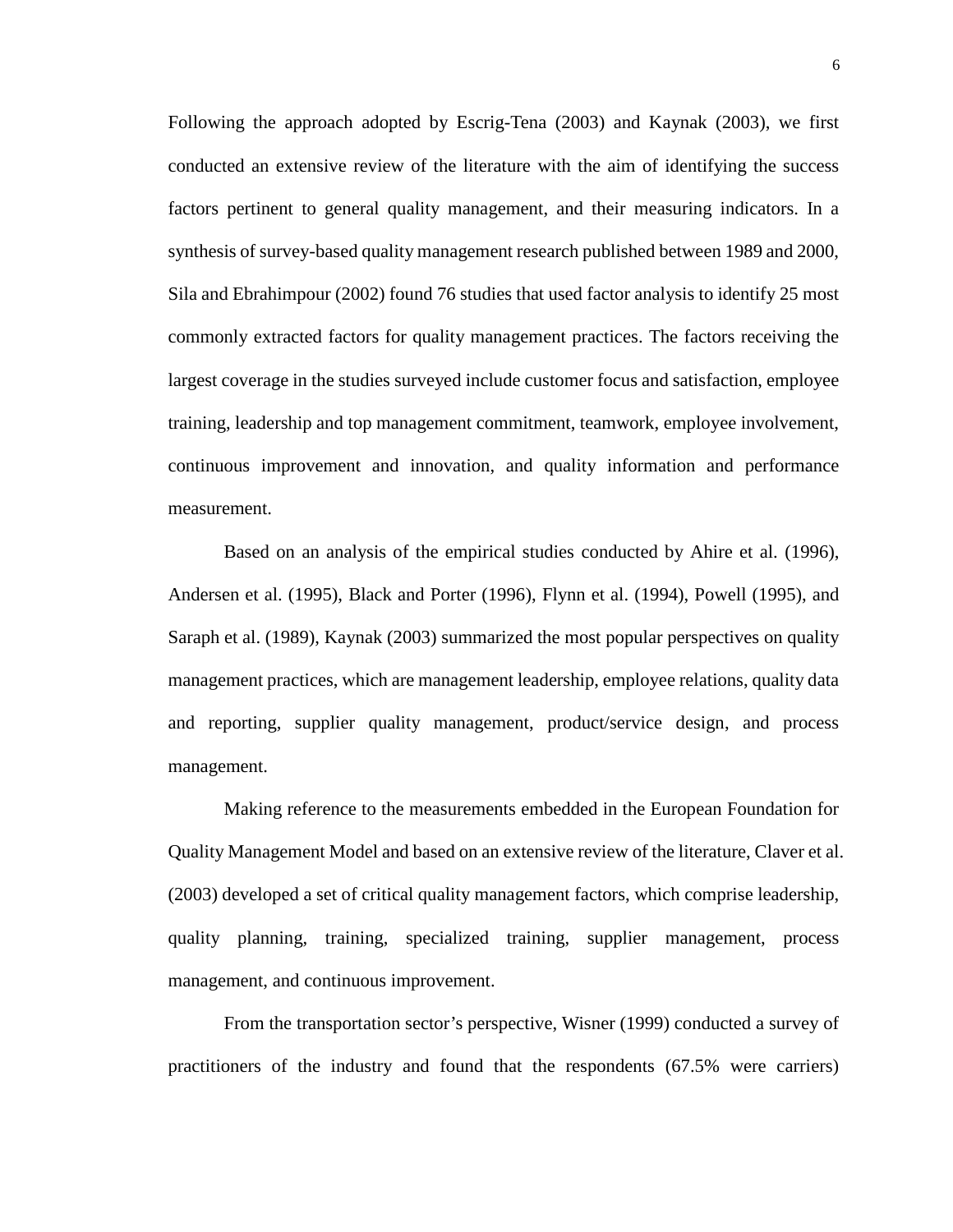perceived that continuous quality improvement, obtaining customer feedback, top management commitment, finding root causes of quality problems, employing quality measurements, empowering employees to solve problems, quality training, setting quality goals and standards, decentralizing the responsibility for quality, and fostering mutual respect between management and employees, are the most important quality programme elements for the transport industry.

Following Zhang et al. (2000), and based on the above critical reviews of important quality management practices, we present in Table 1 comparisons of the most common and core success factors of general quality management that are reliable, empirically-tested, and validated. From the comparisons, we identify eight success factors of quality management for this study, which include leadership, training, employee relations, process management, quality data and reporting, supplier quality management, continuous improvement, and customer focus. Based on this initial set of quality success factors for this study, we further identify 60 measurement indicators that underpin the eight success factors, which are presented in Table 2.

## **Content Validity**

We develop a survey instrument based on the identified success factors and their measurement indicators. Before conducting surveys using the instrument, we tested its content validity, i.e., the measurement indicators adequately cover the success factors of quality management pertinent to the shipping industry (Kerlinger, 1978). We consider two critical issues of content validity. First, the measurement indicators adequately cover all relevant dimensions of quality management. Second, the proposed survey instrument as a whole is well understood and worded, and is able to collect the data for the purposes of this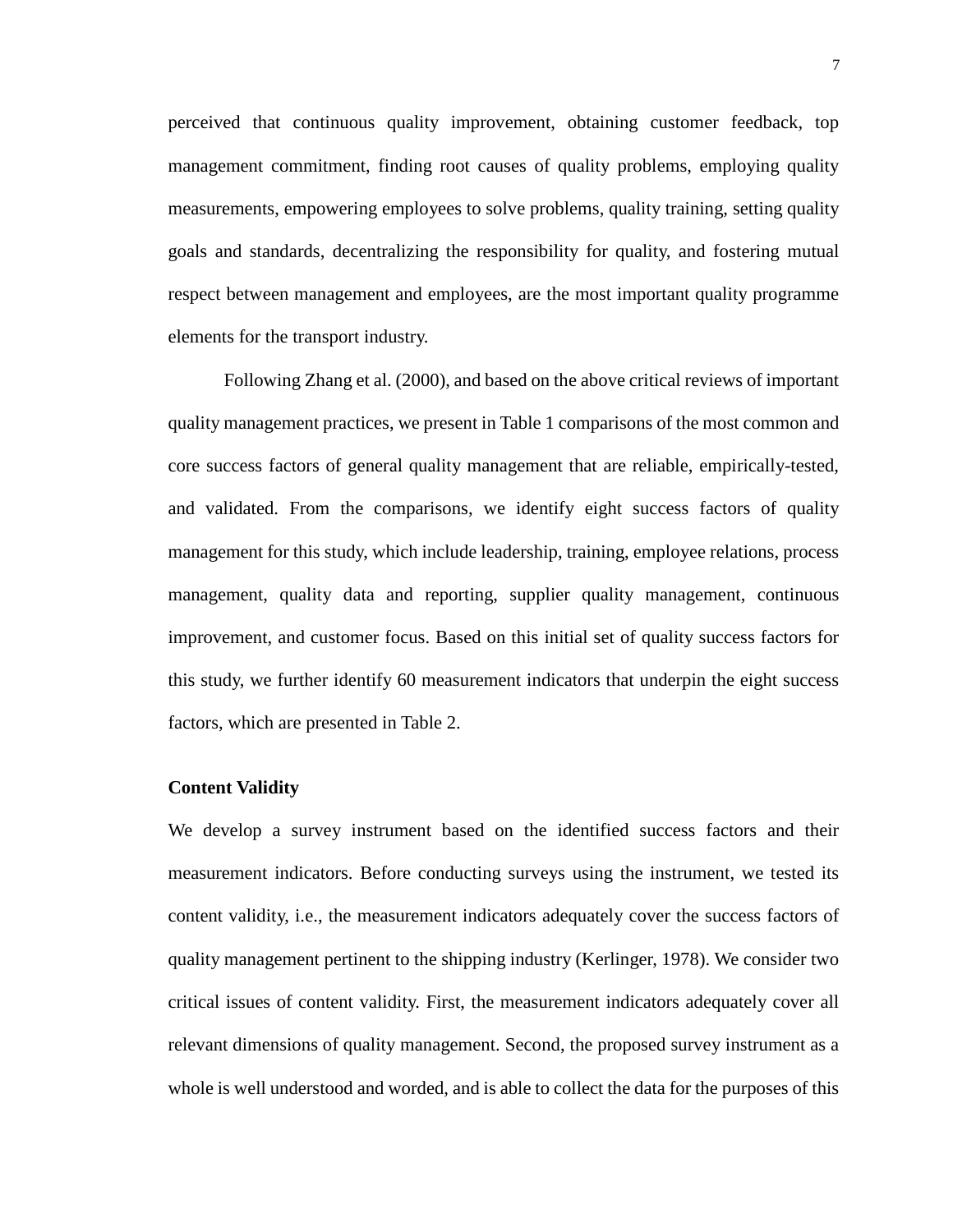study. We assessed content validity by using a panel of experts, comprising two independent experts - an academic with research expertise in quality management and an experienced shipping executive - for a preliminary assessment, and subsequently a larger panel of experts, comprising all senior industry practitioners, for a detailed assessment, to judge how well the survey instrument meets the common questionnaire design standards (Malhotra and Grover, 1998) and the expected requirements in terms of its coverage and the degree to which its statements are unambiguously worded (Rao et al. 1999).

Based on the feedback from the experts, we modified the proposed survey instrument in order to (1) improve its contents, ease of understanding, and texts, (2) eliminate ambiguity, (3) delete duplicated and unnecessary measurement indicators as appropriate in the case of the shipping industry - as a result, the number of measurement indicators was reduced from 60 to 39 items, and (4) obtain all the experts' agreement that the instrument possesses content validity. With reference to the modified survey instrument, we developed the survey questionnaire that includes the remaining 39 measurement indicators.

## **Data Collection**

This organizational-level study is based on empirical data collected through a questionnaire survey administered to shipping industry executives. We invited respondents to participate in our survey by randomly sampling shipowner members of the world's two major international maritime associations, namely the Baltic and International Maritime Council (BIMCO), and the International Association of Independent Tanker Owners (INTERTANKO). We mailed 1,028 survey packages to 803 owner members of BIMCO, 152 owner members of INTERTANKO, and 73 joint owner members of both BIMCO and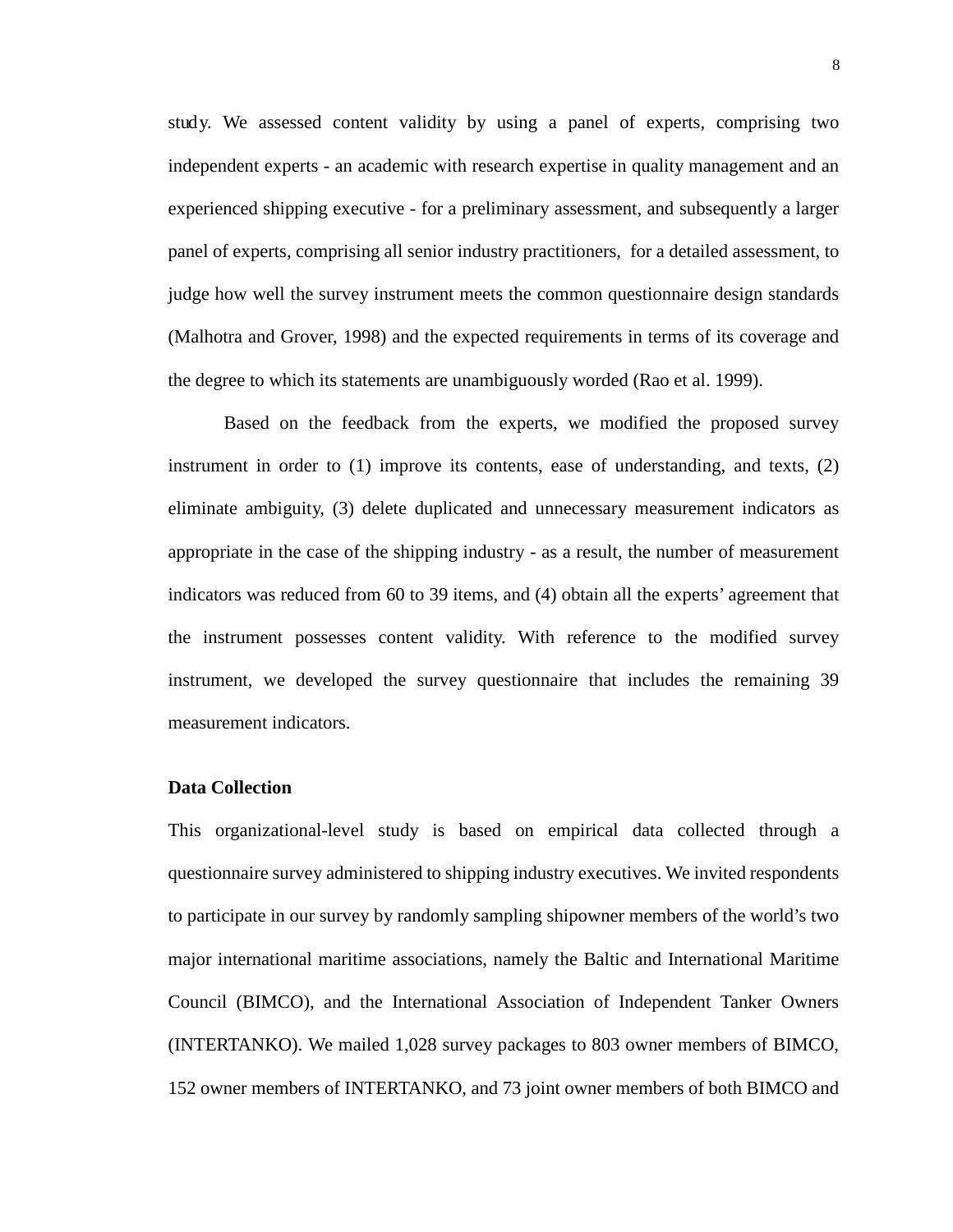INTERTANKO. Fourteen survey packages were returned due to wrong addresses or incorrect contact details in the databases of BIMCO and INTERTANKO. As a result, 1,014 survey packages, which made up the sample for this study, were received by the targeted respondents. In the end, 166 responses were returned, of which four declined to respond and one return was incomplete. In other words, a total of 161 usable returns were obtained for analysis, yielding an effective response rate of 15.88%.

## **Respondent Profiles**

The demographic data and salient profiles of the valid respondents were analyzed and summarized. 71.4% of the respondents had been in business for more than 20 years, while 9.9% of the respondents had a company history of over 100 years. In terms of revenues, 81.4% and 20% of the respondents recorded annual revenues of over US\$5 million and over US\$100 million, respectively. 67.7% of the respondents had been awarded quality certificates, out of which 37.3% had received two or more quality certificates. The majority of the respondents (92.5%) had implemented a certain degree of quality management practices; however only 9.3% of the respondents had adopted quality award criteria to assess and evaluate their quality management implementation. 59.6% of the respondents stated that their customers require them to implement a certain degree of quality assurance measures and/or improvement programmes. As a result, 68.4% of the respondents received very great or great support from their shareholders and/or top management to implement quality management. 68.2% of the respondents reported that they had implemented quality management, and 78.0% of those with no implementation of quality management planned to do so in the near future. Only 7% of the respondents (or 22.0% of those without implementing quality management) had neither implemented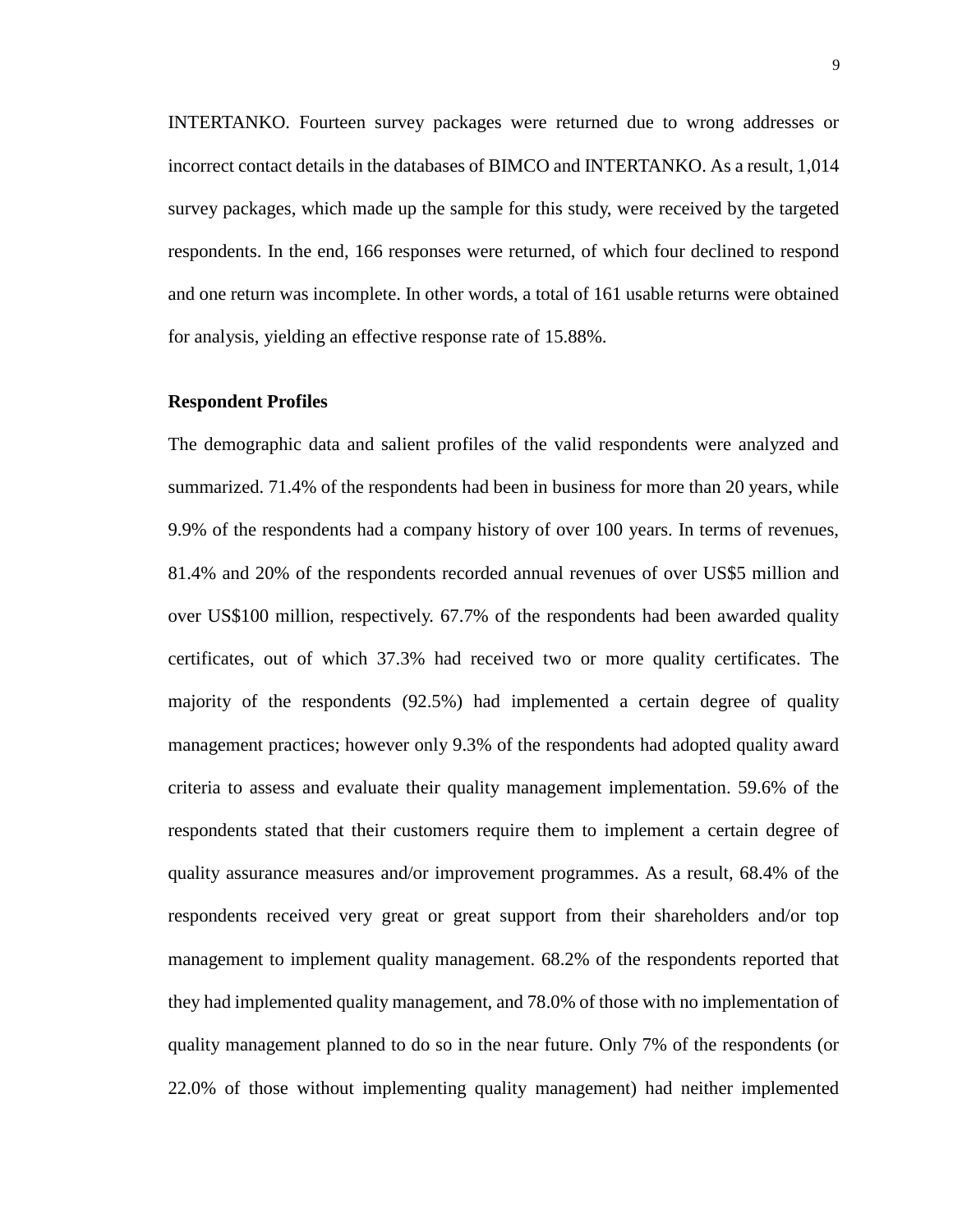quality management nor had any plan to do so.

## **Non-response Bias**

To test for potential non-response bias, we performed a series of *t*-tests of the mean values of the responses to a sample of the measurements of success factors of quality management between the early respondents group and the late respondents group, i.e., those who responded on or before and after a cutoff date, respectively (Malhotra and Grover, 1998; Oppenheim, 1996). The test result indicated that the mean values between the two groups did not differ significantly, suggesting that non-response bias did not seem to be a problem in this study.

## **Purification of Items (Measurement Indicators)**

The measurement items needed to be purified before a factor analysis was conducted on them. When factor analysis is conducted before purification, it produces many more dimensions than can be conceptually identified, confounding the interpretation of the factor analysis (Churchill, 1979). We adopted two criteria to purify (eliminate) items before conducting a factor analysis. First, items for a given success factor exhibiting a corrected item-total correlation (i.e., the correlation of each item with the sum of all other items) less than 0.50 are usually candidates for elimination (Hair et al., 1998; Koufteros, 1998; Malhotra and Grover, 1998; Robinson et al., 1991; Torkzadeh and Dhillon, 2002). Second, items are also eliminated using internal consistency reliabilities. The reliability of the items comprising each success factor is examined using Cronbach's alpha  $(\alpha)$ , and items are eliminated if the reliability of the remaining items is at least 0.90, or items are retained for further analysis if the reliability of the remaining items is less than 0.90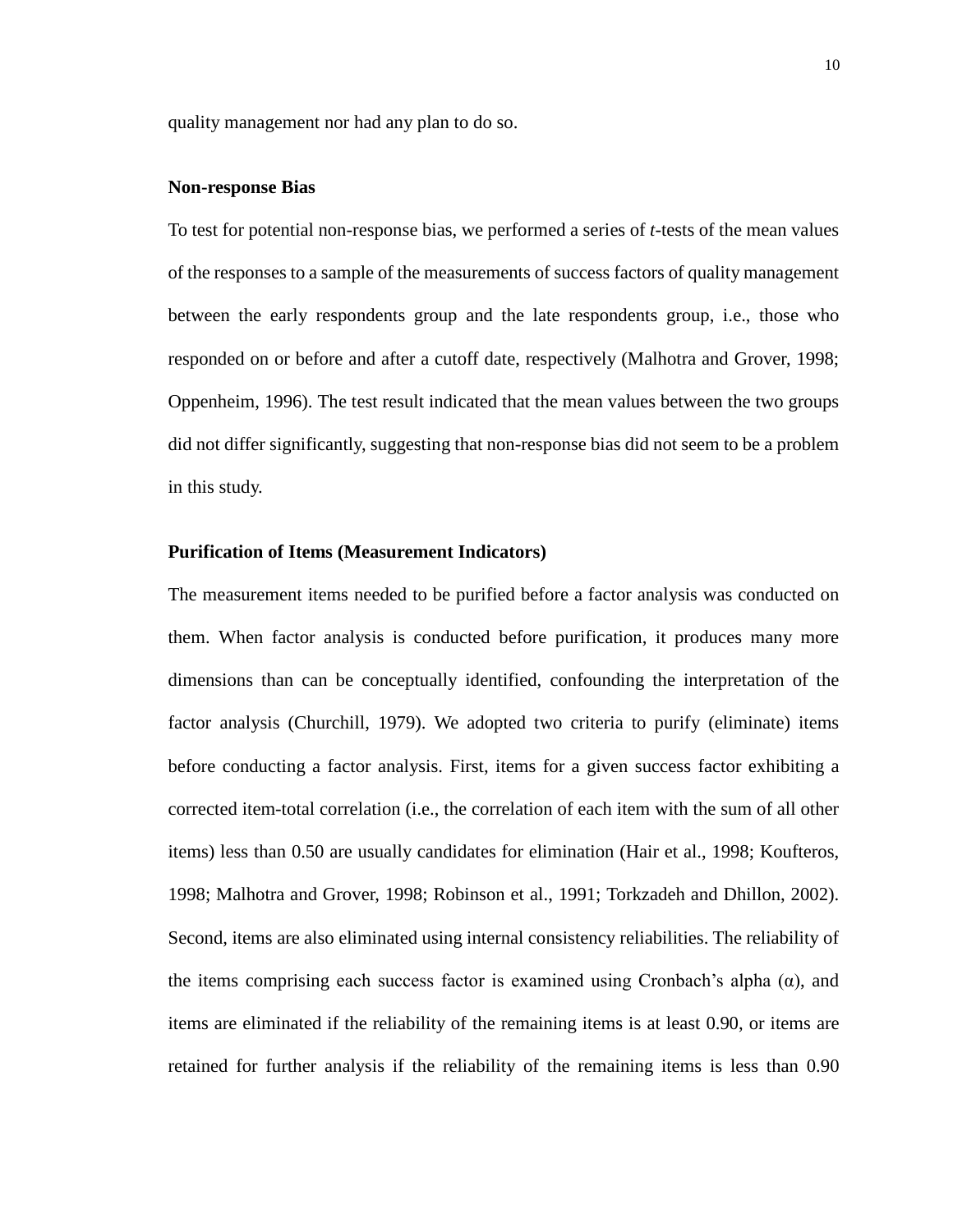(Torkzadeh and Dhillon, 2002).

The corrected item-total correlation eliminated eight measurement indicators, i.e., V29, V44, V45, V46, V47, V48, V53, and V54, out of the original 39 measurement indicators. All the eliminated measurement indicators had a corrected item-total correlation below 0.50. Thus 31 measurement indicators were retained for the reliability test. The reliability test further eliminated one measurement indicator (V26). As a result, 30 measurement indicators for success factors of quality management were retained for the subsequent factor analysis.

## **Kaiser-Meyer-Olkin (KMO) Measure and Bartlett's Test**

Before conducting factor analysis, we performed two tests to check the possible presence of multicollinearity or correlation among the items and the appropriateness of factor analysis. KMO quantifies the degree of intercorrelations among the variables and the appropriateness of factor analysis (Norusis, 1999) with a value above 0.50 for either the entire matrix or an individual variable indicating appropriateness (Hair et al., 1998). Bartlett's test of sphericity tests for the presence of correlations among the variables, which provides the probability that the correlation matrix has significant correlation among at least some of the variables (Hair et al., 1998; Norusis, 1999).

The KMO values, which were all greater than the 0.50 threshold value, and the results of the Barlett's test, which were all significant beyond the 0.000 level for the success factors of quality management, suggest that the correlation matrix is not an identity matrix and that the intercorrelation matrix contains enough common variance to make factor analysis of the 30 retained measurement indicators worth pursuing (Hair et al., 1998; Torkzadeh and Dhillon, 2002).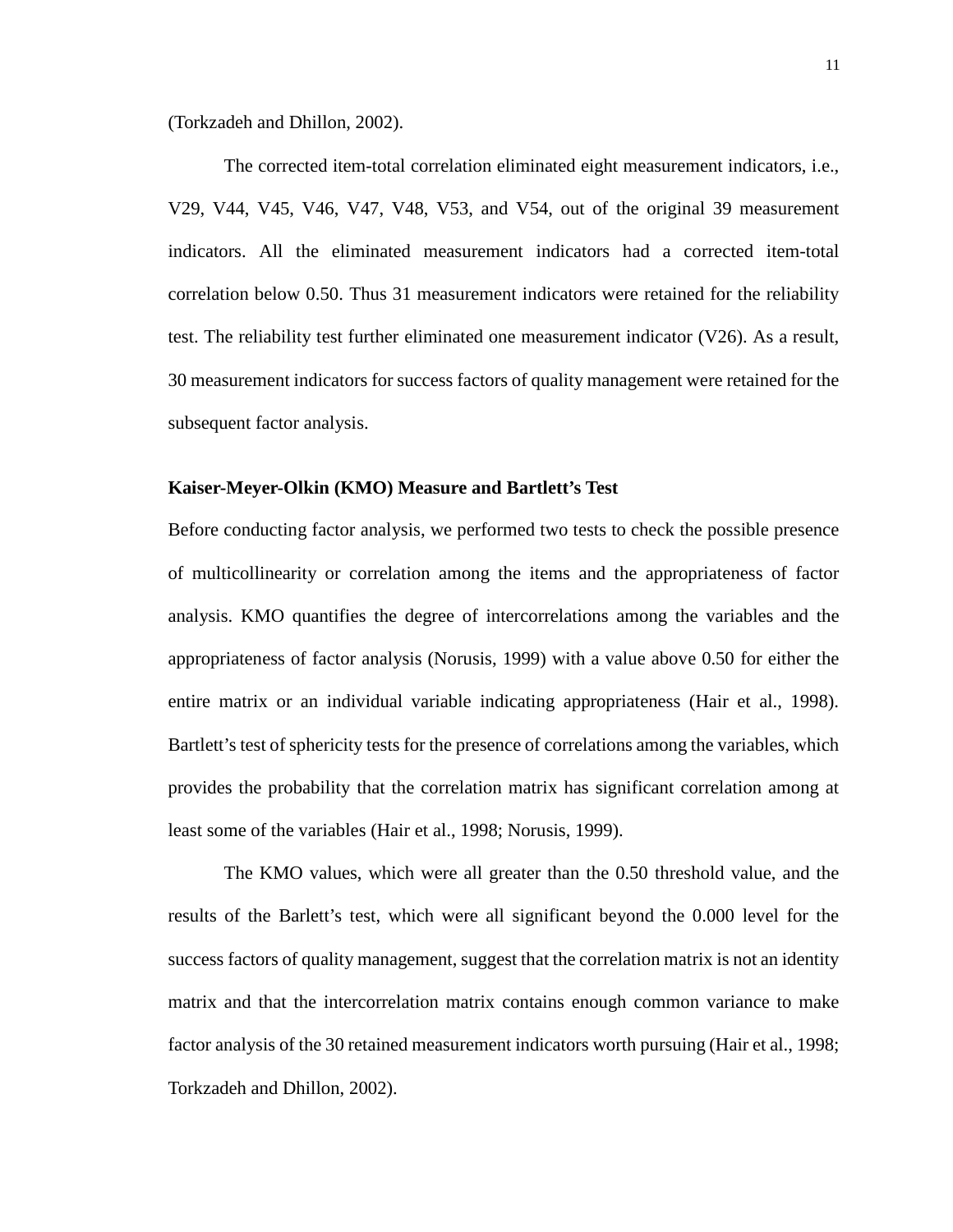## **Exploratory Factor Analysis (EFA)**

We performed an EFA of the retained items using the principal component analysis as the extraction method and the varimax criterion as the rotation method of the retained items to assess the unidimensionality of the retained items and, where appropriate, eliminate items that are not factorially pure (Weiss, 1970). The main objective of using the EFA is to summarize the identified (retained) items into a new and smaller set of uncorrelated dimensions (i.e., success factors of quality management) with a minimum loss of information (Ngai et al., 2004). The unidimensionality of each success factor is assessed by examining the factor loadings. Items with factor loadings greater than 0.50 on the factor that they are hypothesized to load on are considered adequate indicators for that factor (Hair et al., 1998). In addition, the use of imprecise and ambiguous terms to label the factors should be avoided (Bagozzi, 1981). The items in each category are assumed to be measures of the same factor. Items that are not factorially pure and/or cross-load on multiple factors are deleted. We used 0.4 as the cutoff value to delete items that cross-load on multiple factor(s) (Ngai et al., 2004).

After extracting the factors by the EFA and appropriately labeling them, we conducted a reliability assessment by calculating the Cronbach's  $\alpha$  for the extracted factor model in order to ensure that the items comprising each success factor are highly reliable and internally consistent (Hair et al., 1998). If the calculated Cronbach's  $\alpha$  is greater than the critical point of 0.70 (Nunnally, 1978), the proposed success factor is said to be highly reliable and internally consistent.

After four iterations of the EFA, 14 measurement indicators were eliminated and the remaining 16 measurement indicators were organized under four factors. In other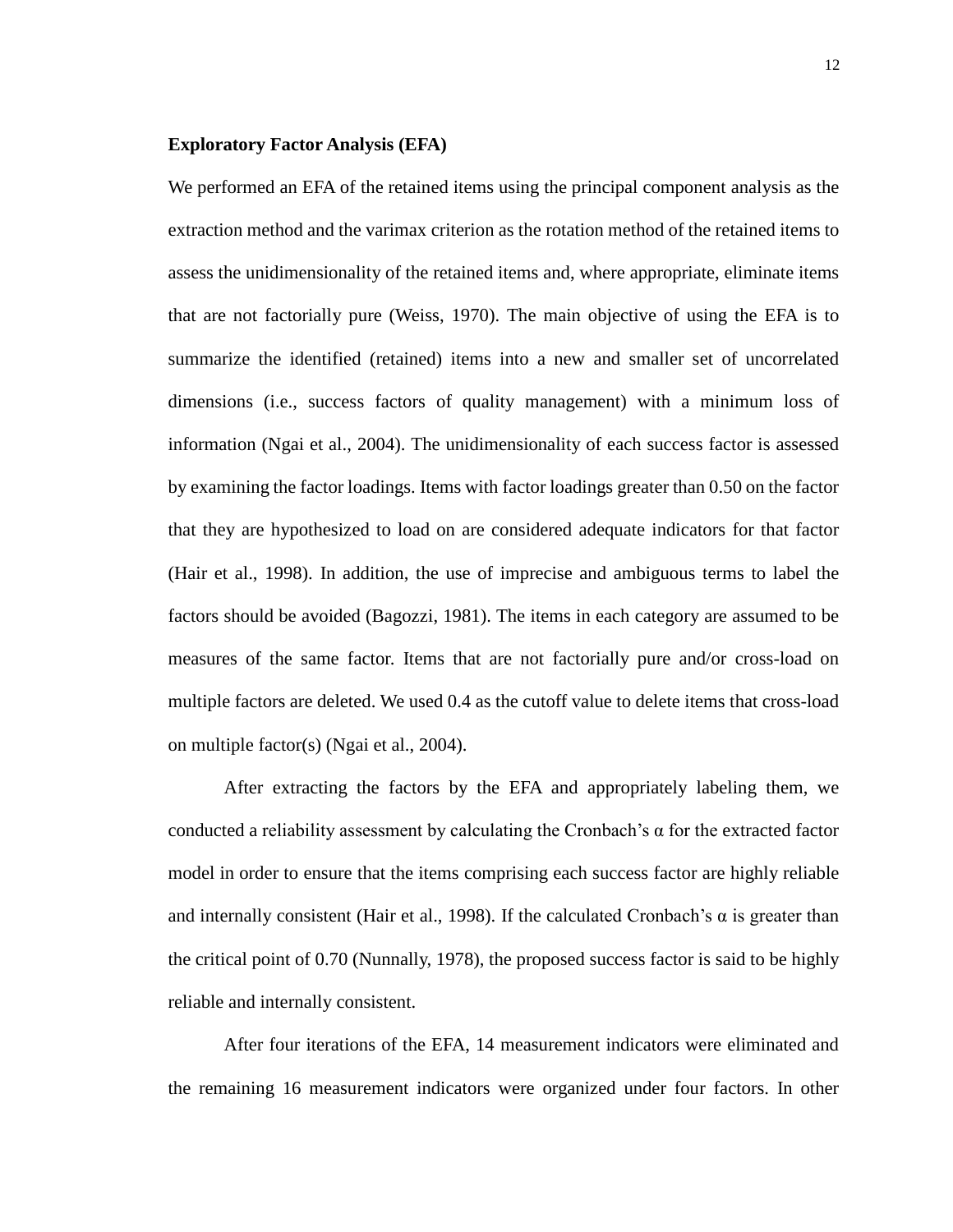words, the EFA produced a four-factor model with 16 measurement indicators for success factors of quality management, whereby all the factor loadings met the threshold value of 0.50 or above and all the eigenvalues were greater than 1, which explains 72.209% of the variance. The final EFA results are presented in Table 3.

We then interpreted the results of the EFA by assigning labels to the extracted factors. In view of the nature and semantics of the measurement indicator descriptions for the respective factors, it is theoretically acceptable to group them under the same success factors and label them accordingly:

• Factor 1: Top Management Commitment and Participation (MCP) with six measurement indicators comprising V22, V23, V24, C25, V27, and V28;

• Factor 2: Quality Information and Performance Measurement (QIM) with four measurement indicators comprising V40, V41, V42, and V43;

• Factor 3: Employee Training and Empowerment (ETE) with four measurement indicators comprising V30, V31, V32, and V35;

Factor 4: Customer Focus (CUF) with two measurement indicators comprising V55 and V56;

As for the reliability assessment of the factor model extracted by the EFA, the results in Table 3 show that the values of the respective factors and the overall Cronbach's α's for the four success factors of quality management were all above the recommended critical point of 0.70 (Nunnally, 1978). There is clear evidence that the factor model extracted by the EFA is highly reliable and internally consistent.

## **Construct Validity**

Having confirmed that the extracted factors are unidimensional and meet the necessary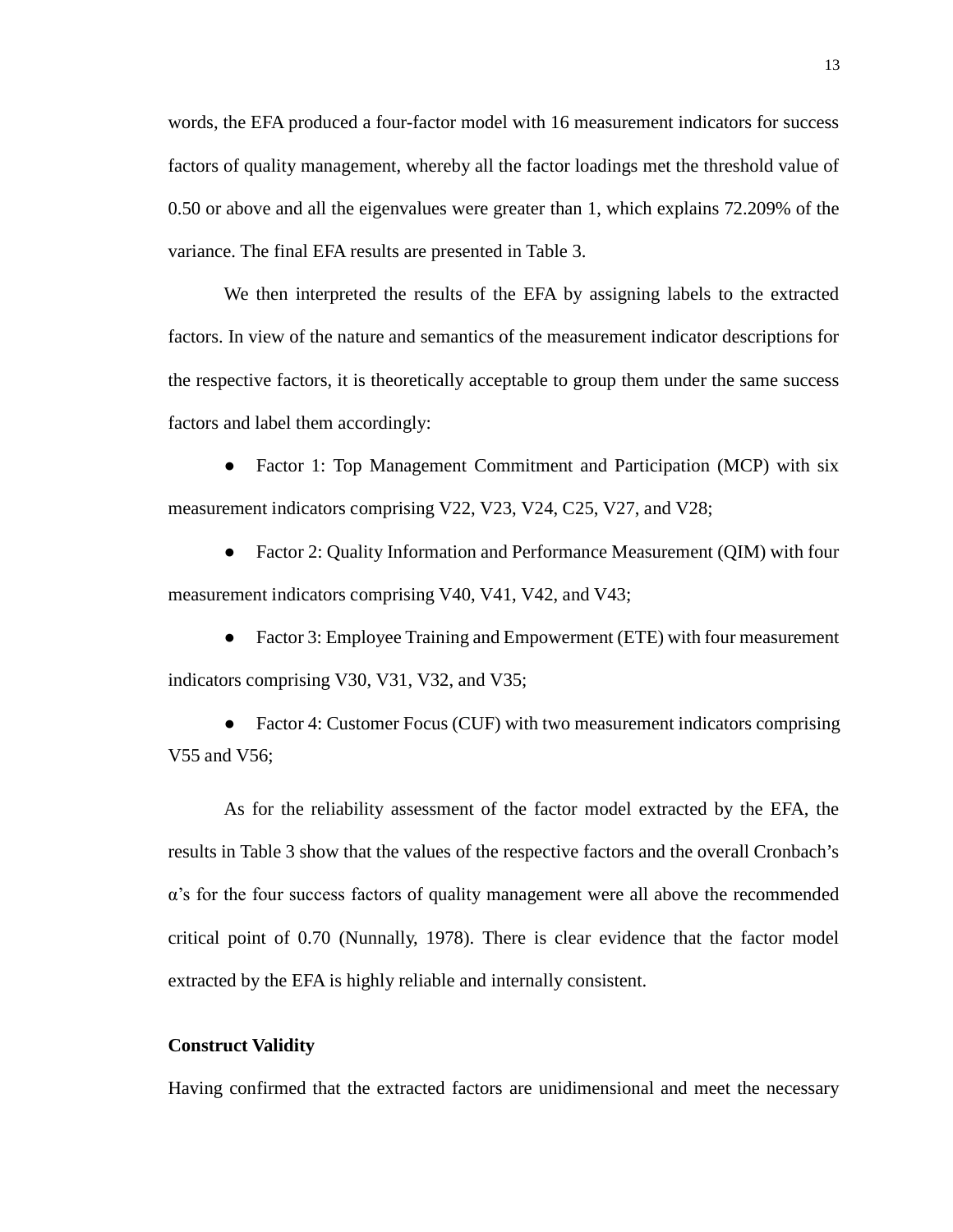levels of reliability, we conducted a final assessment of the validity of the constructs, which addresses the issues of convergent, discriminant, and content validity (Hair et al., 1998), in order to assess the extent to which a measure or a set of measures correctly and accurately represents what it is supposed to, i.e., the degree to which it is free from any systematic or non-random error (Carmines and Zeller, 1979). Convergent validity assesses the degree to which two measures of the same construct are correlated (Hair et al., 1998). If the *t*-value of the measurement scale is greater than ׀2׀ or ׀2.576׀, it is considered as significant at the 0.05 and 0.01 levels, respectively, which indicates that the scale is measuring its intended concept (Koufteros, 1998). Discriminant validity is the degree to which two conceptually similar constructs are distinct (Hair et al., 1998). We tested discriminant validity by comparing the Average Variance Extracted (AVE) of a construct with its squared correlations with other constructs (Koufteros, 1998). Discriminant validity is established if the AVE of a construct is substantially higher than the squared correlations between this construct and all other constructs (Koufteros, 1998). Regarding content validity, we assessed the degree of correspondence between the items selected to constitute a summated scale and its conceptual definitions (Hair et al., 1998) by conducting interviews with a panel of experts, comprising one academic and three senior executives from international shipping companies, to judge and assess how well the measurement instrument meets the standards (Emory and Cooper, 1991).

As for the results of convergent validity, the *t*-values of all the items in all the success factors were higher than 2 or 2.576, which are significant at the 0.05 and 0.01 levels, respectively, indicating that the items are measuring the intended success factors. In addition, the results show that all the success factors possess discriminant validity. Finally,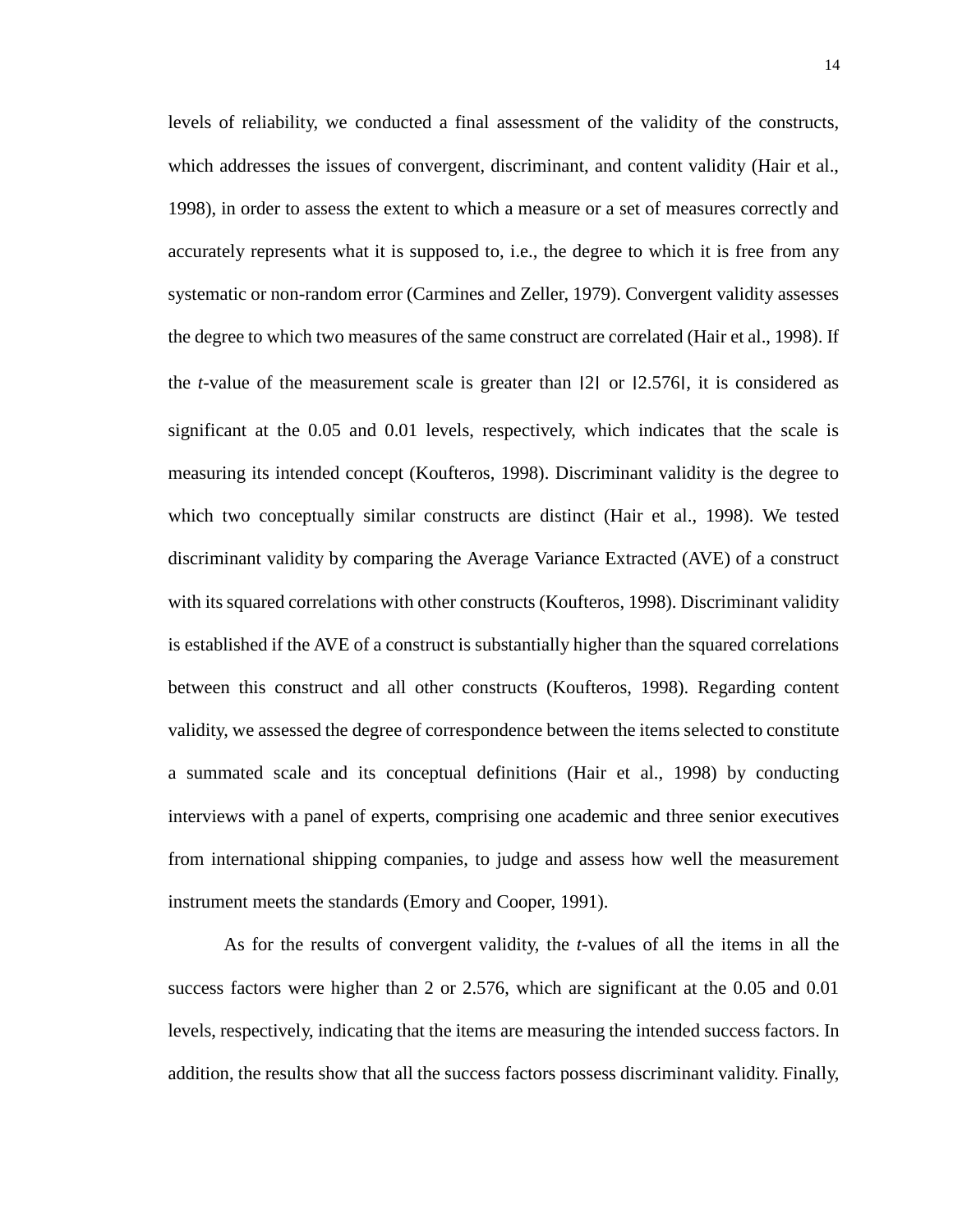content validity reveals that the retained measurement indicators in the respective success factors are confirmed to be adequately covering all the relevant dimensions of quality management in the shipping industry. Overall, the results support the construct validity of the retained measurement indicators for the four success factors of quality management

Based on the results of the EFA, reliability assessment, and tests of construct validity as described above, we have developed a reliable, empirically-tested, and rigorously-validated instrument to measure the success factors of quality management in the shipping industry.

## **Discussion**

With reference to the success factors of quality management, the results of this study are in general in agreement with those reported in previous studies. Though the measurement indicators for success factors of quality management may be classified in a different way and/or the measurement constructs may be labeled in a different manner, the most important success factors of quality management in the shipping industry as identified by this study are: top management commitment and participation, employee training and empowerment, quality information and performance measurement, and customer focus. Recently, Lau et al. (2004) stated that it is conventional wisdom that firms implementing quality management place a special emphasis on leadership, and strongly focus on human resources, information and analysis, and customers and markets.

#### **Top Management Commitment and Participation**

Baidoun (2004) pointed out that this success factor is in tandem with all previous studies and the existing literature (e.g., Ahire et al., 1996; Black and Porter, 1996; Da Silva Fonas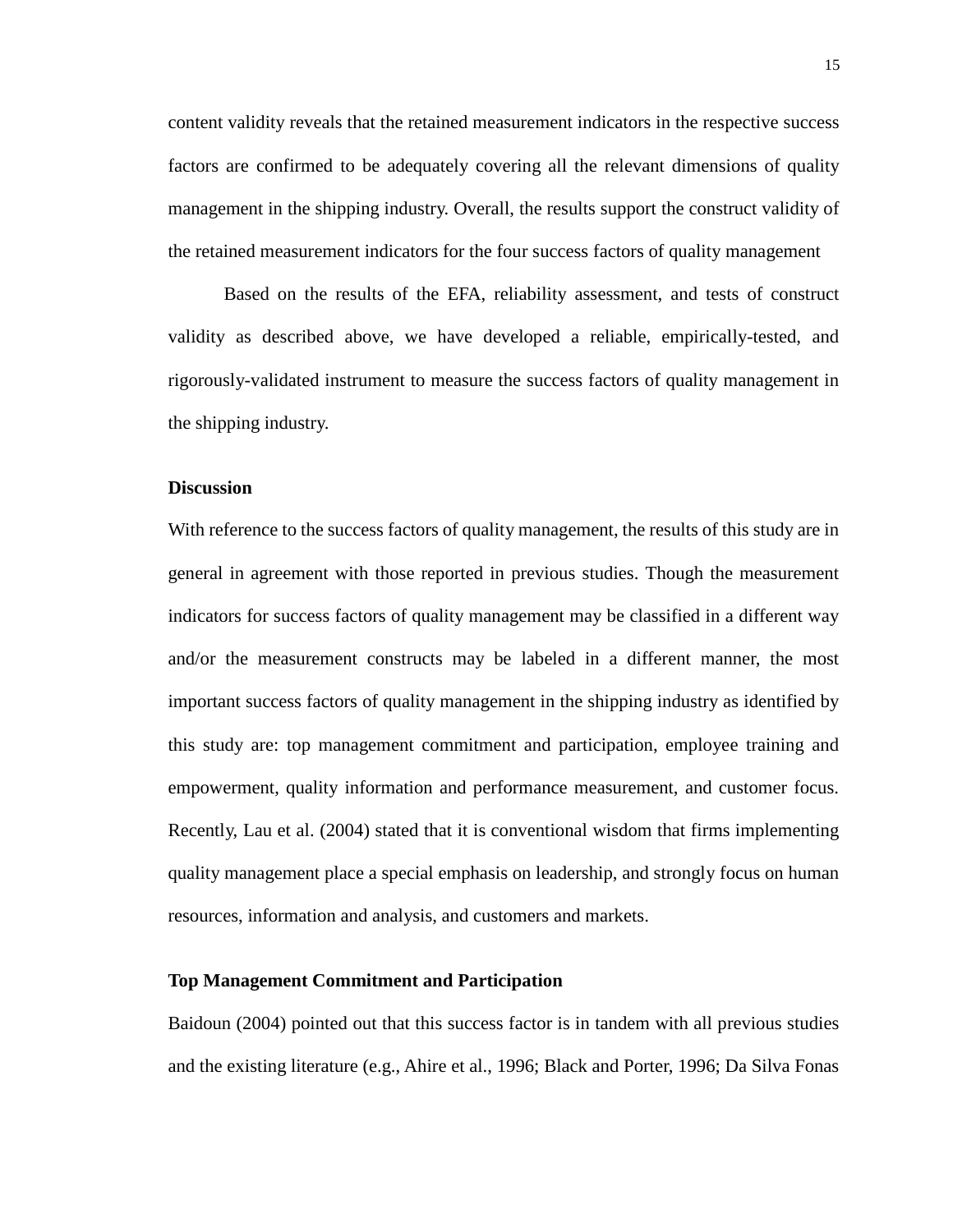et al., 2002; Flynn, et al., 1994; Ho, 1995; Oakland, 1996; Prajogo and Sohal, 2004; Rao et al., 1999; Saraph et al., 1989; Tamimi, 1998; Thiagarajan et al., 2001; Zairi et al., 1994; Zhang et al., 2000), and with all major quality awards (e.g., the Malcolm Baldrige National Quality Award; the European Quality Award; and the Deming's Prize). He remarked that there is unanimity in opinion amongst all quality gurus and every author of quality management on the importance of top management commitment and participation as an essential quality management element. In addition, most research has revealed that the major problem of quality management implementation is a lack of top management commitment and participation, which leads to its eventual failure (Al-Zamany et al., 2002; Amar and Zain, 2002; Choi and Behling, 1997; Coeloh et al., 2004; Dahlgaard et al., 1994; Dayton, 2003; Ljungström and Klefsjö, 2002; Prajogo and Sohal, 2004b; Radovilski et al., 1996; Rao et al., 2004; Salegna and Fazel, 2000; Tamimi and Sebastianelli, 1998; Tatikonda and Tatikonda, 1996). Our findings confirm that top management commitment and participation is a significant success factor of quality management in the shipping industry.

## **Employee Training and Empowerment**

Mehta (1999) considered people as the foundation of quality management, while Da Silva Fonas et al. (2002) stated that human resources are one of the strongest contributing factors of companies implementing quality management. Escrig-Tena (2003) also pointed out that employee-related quality management practices are all related to operation, quality and financial results. Ugboro and Obeng (2000) reported that employment training and empowerment are crucial elements of a successful quality management programme. In short, employee training and empowerment is viewed as a key ongoing process in support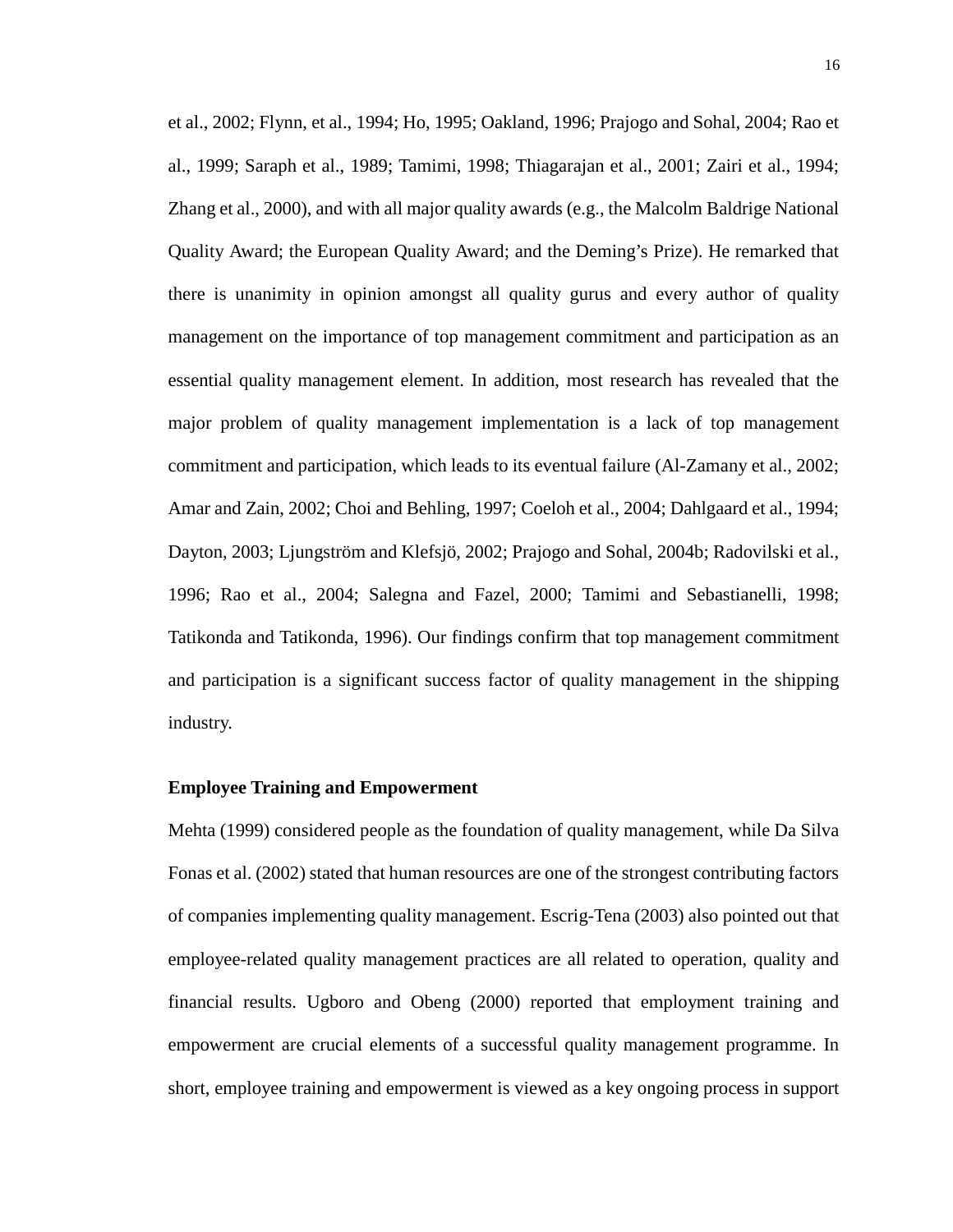of organizational growth and advancement (Kassicieh and Yourstone, 1998).

## **Quality Information and Performance Measurement**

The timeliness of providing quality data for performance measurement is crucial to identifying quality problems and providing information on areas of possible improvement (Choi, 1995; Ho et al., 1999; Lockamy, 1998). Williams et al. (2004) stated that there is increasing demand for improved measures of quality performance, which are considered as the technical part of quality management implementation (Evans and Lindsay, 1999), by quality companies, which highlights the importance of quality information and performance measurement. Lai et al. (2004) included measurement of performance based on goals in their proposed ten-step approach towards implementing quality management in the logistics industry. Jun et al. (2004) posited that erroneous measures or no measures to track the progress of quality performance are one of the major reasons for the failure of quality management efforts in many companies (Ljungström and Klefsjö, 2002; Tamimi and Sebastianelli, 1998; Tatikonda and Tatikonda, 1996).

## **Customer Focus**

Prior studies (e.g., Banker et al., 1996; Schlesinger and Heskett, 1991) have found that increased market competition has led many firms to emphasize customer focus in order to enhance customer satisfaction and to gain a competitive edge. Chong and Rundus (2004) held that the greater the degree of market competition, the more positive the relationship between the quality management practice of customer focus and organizational performance is. They further suggested that the most important quality management practice is customer focus, which denotes that the primary goal of any organization is the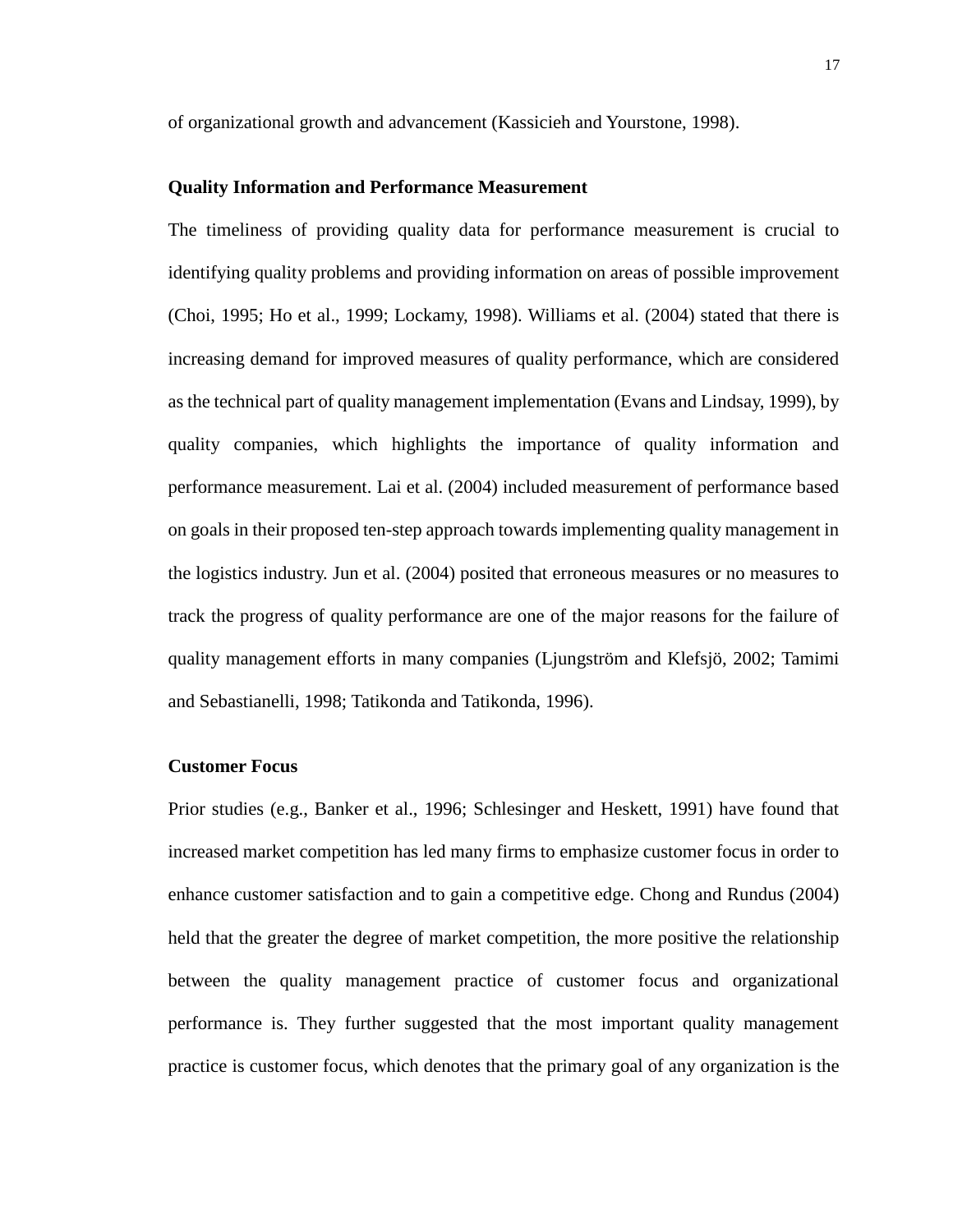delivery of goods/services to the full satisfaction of its customers. Horngren et al. (2003) also pointed out that a strong emphasis on customer focus should lead to both market expansion and gain in market share (Fornell, 1992; Zeithaml et al., 1993), and, ultimately, in improved organizational performance (Chong and Rundus, 2004).

## **Conclusions**

From a theoretical perspective, this industry-specific study identified four important success factors of quality management in the shipping industry, which are consistent with the frequently cited success factors of quality management in firms implementing quality management in other industries. More importantly, we developed a reliable, empirically-tested, and rigorously-validated instrument to measure the success factors of quality management in the shipping industry. These success factors, which have not been identified in the literature on quality management in the shipping industry, can be adopted in future quality management research in the shipping industry. Overall, this study contributes to the literature by expanding the knowledge-base of the global quality improvement movement and by deepening the understanding of the factors that influence the success of quality management in the industry-specific literature.

From a managerial perspective, the findings of this study are useful to quality management practitioners in the shipping industry, because by recognizing the success factors of quality management, shipping executives are better able to devise their own quality management programmes that are unique (which are heterogeneous and cannot be substituted) against their competitors, in order to achieve better performance and to sustain competitive advantages. In short, the results of this study offer practical hints to shipping management on the most profitable areas to focus their attention to in practising quality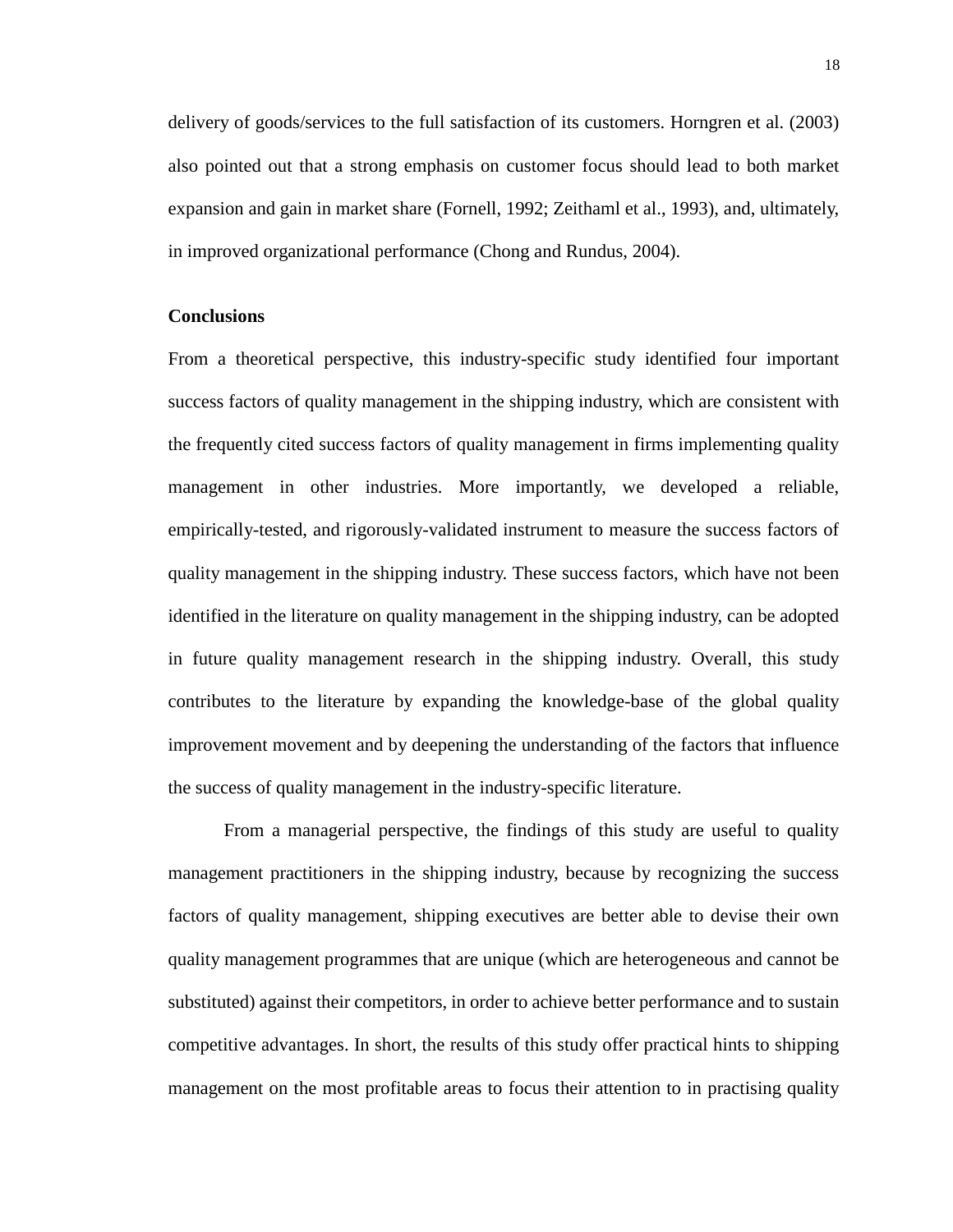management in their firms.

Although our findings may have broadened the understanding of the success factors of quality management in the context of the shipping, our study is not immune from several limitations, which we will leave as potential topics for future research.

First, our sample was drawn from owner members of BIMCO and INTERTANKO. Future research should replicate our study by analyzing and focusing on various sectors of the shipping industry, to evaluate and compare the results of sectoral differences, and how sectoral differences would affect the mix of success factors of quality management. In addition, the use of a larger sample should yield higher levels of reliability and validity of the measurement instrument. Second, this study only collected cross-sectional data that measure respondents' perceptions at a point in time, which do not capture the continuous transformations of respondents' perceptions that might affect the results. A longitudinal study is desirable for future research. Finally, our study is exploratory in nature and so there is a lack of theories to underpin the research results. It is natural to theorize based on some established management theories, e.g., the resource-based theory, that the success of quality management will lead to improvement in organizational performance. Thus, additional research should be undertaken to examine the possible link between the success factors of quality management uncovered in this study and measures of organizational performance in shipping firms. Such research results will not only shed light on the relationship between quality management and organizational performance, but also help further validate our findings by establishing the success factors' criterion-based validity.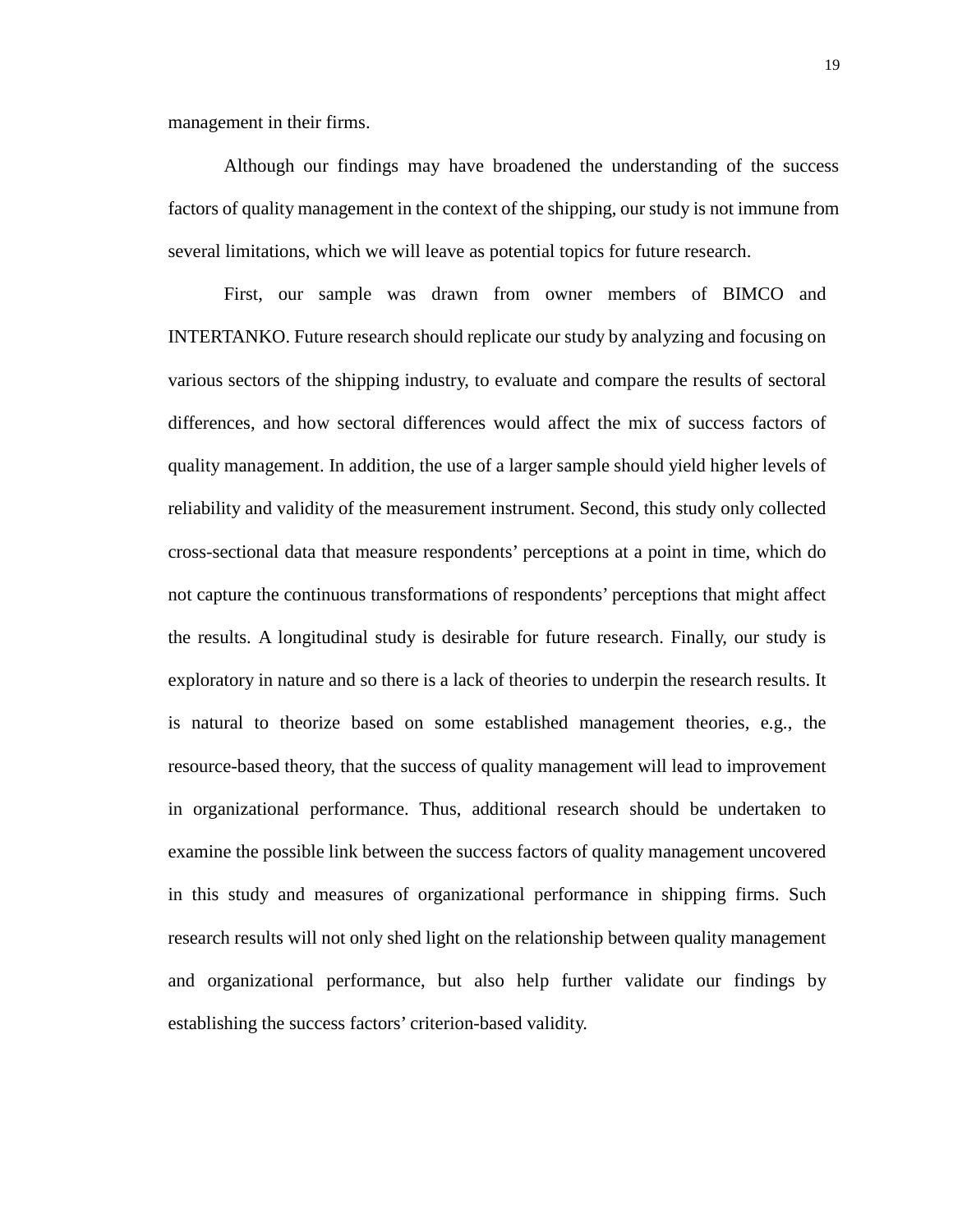#### **References**

- Ahire, S.L., Golhar, D.Y., and Waller, M.W. (1996). Development and validation of TQM implementation constructs. *Decision Sciences*, 27(1), 23-56.
- Al-Zamany, Y., Hoddell S., and Savage B.M. (2002). Understanding the difficulties of implementing quality management in Yemen. *The TQM Magazine*, 14(4), 240-247.
- Amar, K. and Zain, Z.M. (2002). Barriers to implementing TQM in Indonesian manufacturing organizations. *The TQM Magazine*, 14(6), 367-372.
- Anderson, J.C., Rungtusanatham, M., Schroeder, R.G., and Devaraj, S. (1995). A path analytical model of a theory of quality management underlying the Deming Management Method: preliminary empirical findings. *Decision Sciences*, 26, 636-658.
- Bagozzi, R.P. (1981). An examination of the validity of two measures of attitude. *Multivariate Behavioral Research*, 16, 323-359.
- Baidoun, S. (2004). Towards an index of comparative criticality: an empirical study of TQM implementation in Palestinian industry. *Total Quality Management*, 15(1), 127-144.
- Banker, R.D., Lee, S., Potter, G.A., and Srinivasan, D. (1996). Contextual analysis of performance impact of outcome-based incentive compensation. *Academy of Management Journal*, 920-948.
- Black, S.A. and Porter, L.J. (1996). Identification of critical factors in TQM. *Decision Sciences*, 27(1), 1-21.
- Carmines, E.G. and Zeller, R.A. (1979). *Reliability and Validity Assessment*. Sage, Beverly Hills, CA.
- Choi, T.Y. and Behling, O. (1997). Top managers and TQM success: one more look after all these years. *Academy of Management Executive*, 11(1), 37-47.
- Choi, T.Y. (1995). Conceptualizing continuous improvement: implications for organizational change. *Omega*, 23, 607-624.
- Chong V.K. and Rundus, M.J. (2004). Total quality management, market competition and organizational performance. *The British Accounting Review*, 36, 155-172.
- Churchill Jr., G.A. (1979). A paradigm for developing better measures of marketing constructs. *Journal of Marketing Research*, 16, 64-73.
- Claver, E., Tarí J.J., and Molina, J.F. (2003). Critical factors and results of quality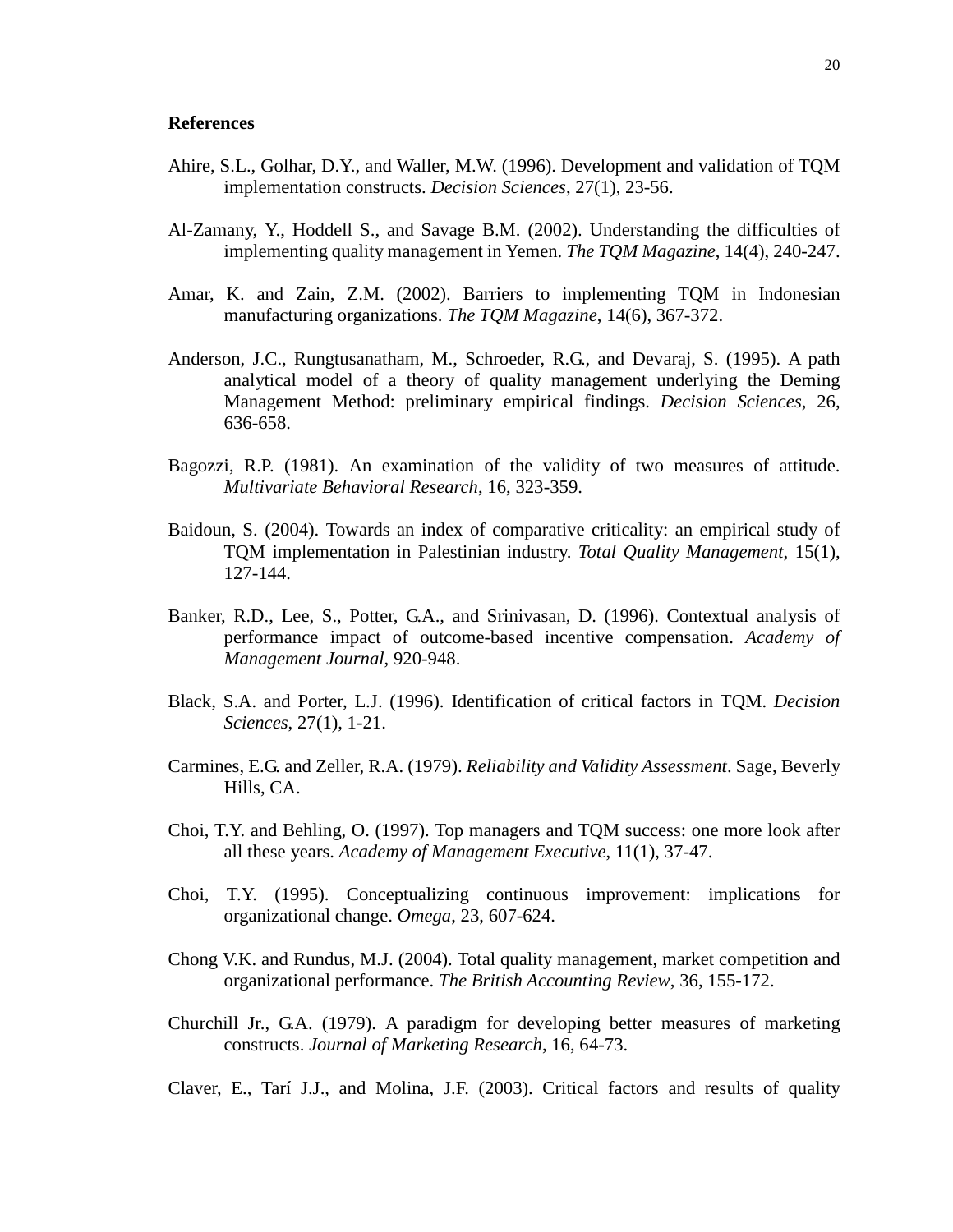management: an empirical study. *Total Quality Management*, 14(1), 91-118.

- Coelho, R.P., James, E.M. and Tunc, E. (2004). Managing homo sapiens. *Total Quality Management*, 15(2), 191-204.
- Da Silva Fonas, G., Kikuo, N. and Tadashi, O. (2002). Evaluation of TQM in Japanese industries and validation of a self-assessment questionnaire. *The TQM Magazine*, 14(5), 318-328.
- Dahlgaard, J.J., Kristensen, K., and Kanji, G.K. (1994). *The Quality Journey: A Journey Without an End*. Carfax Publishing Company*,* Abingdon.
- Dayton, N.A. (2003) The demise of total quality management (TQM). *The TQM Magazine*, 15(6), 391-396.
- Emory, C.W. and Copper, D.R. (1991). *Business Research Methods*. Irwin, Boston, MA.
- Escrig-Tena, A.B. (2003). TQM as a competitive factor  $-$  a theoretical and empirical analysis. *International Journal of Quality and Reliability Management*, 21(6), 612-637.
- Evans, J.R. and Lindsay, W.M. (1999). T*he Management and Control of Quality*. South-Western College Publishing, Cincinnati, OH.
- Fornell, C. (1992). A national customer satisfaction barometer. *Journal of Marketing*, 55, 6-21.
- Flynn, B.B., Schroeder, R.G. and Sakakibara, S. (1994). A framework for quality management research and an associated measurement instrument. *Journal of Operations Management*, 11(4), 339-366.
- Grey, M. (2003). Home truths on the importance of shipping. *Bimco Review 2003 (under World Trade Section), 5*4-57.
- Hair, Jr., J.F., Anderson, R.E., Tatham, R.L., and Black, W.C. (1998). *Multivariate Data Analysis. 5th Edition*. Prentice-Hall, Englewood Cliffs, NJ.
- Hendricks, K.B. and Singhal, V.R. (1997). The long-term stock price performance of quality award winners. In D.B. Fedor and S. Ghosh (Eds.), *Advance in the Management of Organizational Quality, Vol. 1*. JAI Press, Greenwich, CT.
- Ho, D.C.K., Duffy, V.G. and Shih, H.M. (1999). An empirical analysis of effective TQM implementation in the Hong Kong electronics manufacturing industry. *Human Factors and Ergonomics in Manufacturing*, 9(1), 1-25.
- Ho, S.K. (1995). *TQM: An Integrated Approach, Implementing Total Quality Management*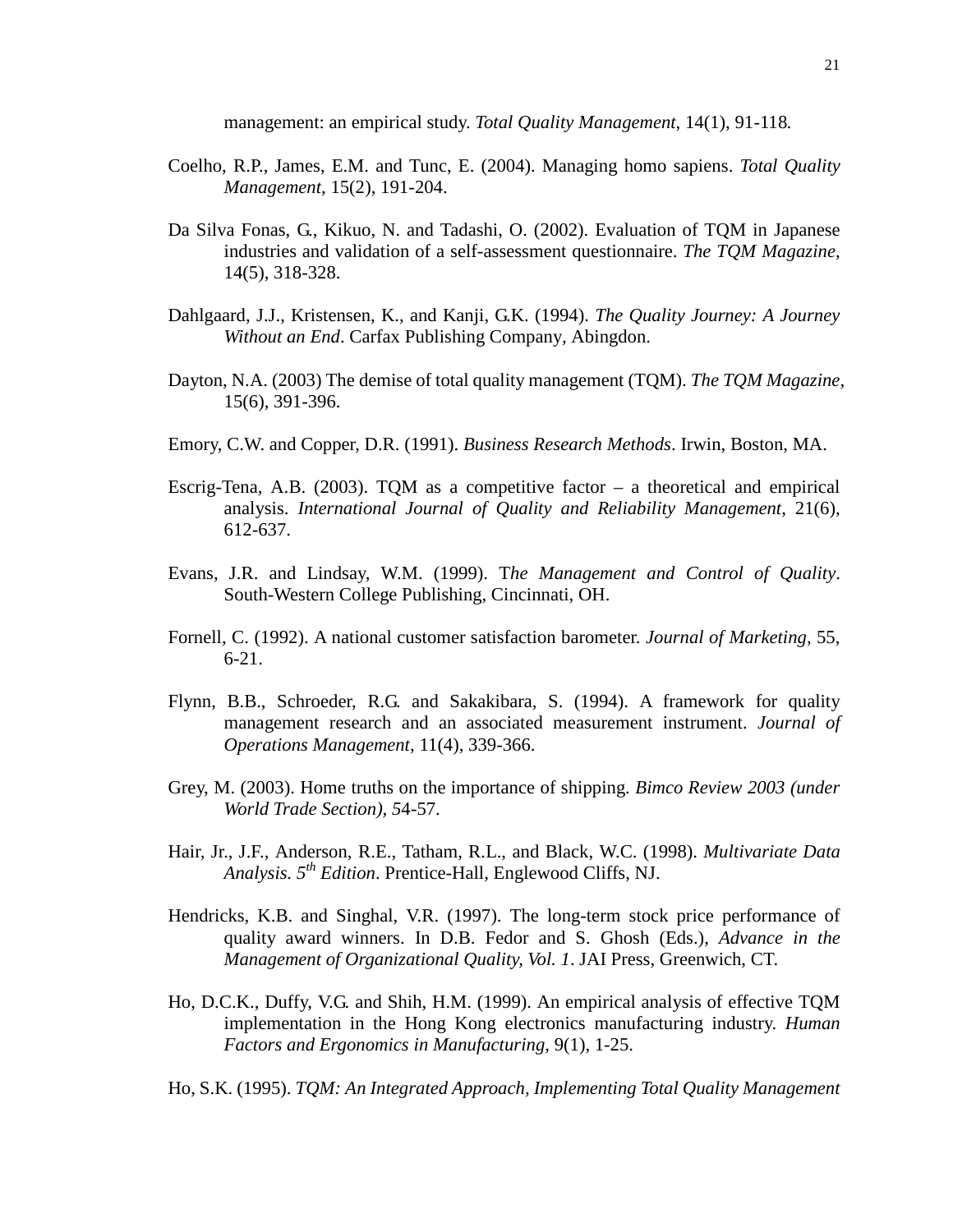*through Japanese 5-S and ISO 9000*. Kogan Page*,* London.

- Horngren, C.T., Datar, S.M. and Foster, G. (2003). *Cost Accounting: a Managerial Emphasis*. Pearson Education, Upper Saddle River, NJ.
- Ittner, C.D. and Larcker, D.E. (1996). Measuring the impact of quality initiatives on firm financial performance. In D.B. Fedor and S. Ghosh (Eds.), *Advance in the Management of Organizational Quality, Vol. 1*. JAI Press, Greenwich, CT.
- Jun, M., Cai, S. and Peterson, R.T. (2004). Obstacles to TQM implementation in Mexico's maquiladora industry*. Total Quality Management*, 15(1), 59-72.
- Kassicieh, S.K. and Yourstone, S.A. (1998). Training, performance evaluation, rewards, and TQM implementation success. *Journal of Quality Management*, 3(1), 25-38.
- Kaynak, H. (2003). The relationship between total quality management practices and their effects on firm performance. *Journal of Operations Management*, 21(4), 405-435.
- Kerlinger, F.N. (1978). *Foundations of Behavioral Research*. McGraw-Hill, New York, NY.
- Koufteros, X.A. (1998). Testing a model of pull production: a paradigm for manufacturing research using structural equation modeling. *Journal of Operations Management*, 17(1999), 467-488.
- Lai, H., Lau, G. and Cheng, T.C.E. (2004), Quality management in logistics industry: an examination and a ten-step approach for quality implementation. *Total Quality Management*, 12(2), 147-159.
- Lau, R.S.M., Zhao, X. and Xiao, M. (2004). Assessing quality management in China with MBNQA criteria*. International Journal of Quality and Reliability Management*, 21(7), 699-713.
- Lee, P.M. (2002). Sustaining business excellence through a framework of best practices in TQM. *The TQM Magazine*, 14(3), 142-149.
- Lemak, D.J., Reed, R. and Satish, P.K. (1997). Commitment to total quality management: Is there a relationship with firm performance? *Journal of Quality Management*, 2(1), 67-87.
- Ljungström, M. and Klefsjö, B. (2002). Implementation obstacles for a work-development-oriented TQM strategy. *Total Quality Management*, 13, 621-634.
- Lockamy III, A. (1998). Quality-focused performance measurement systems: a normative model. *International Journal of Operations and Production Management*, 18,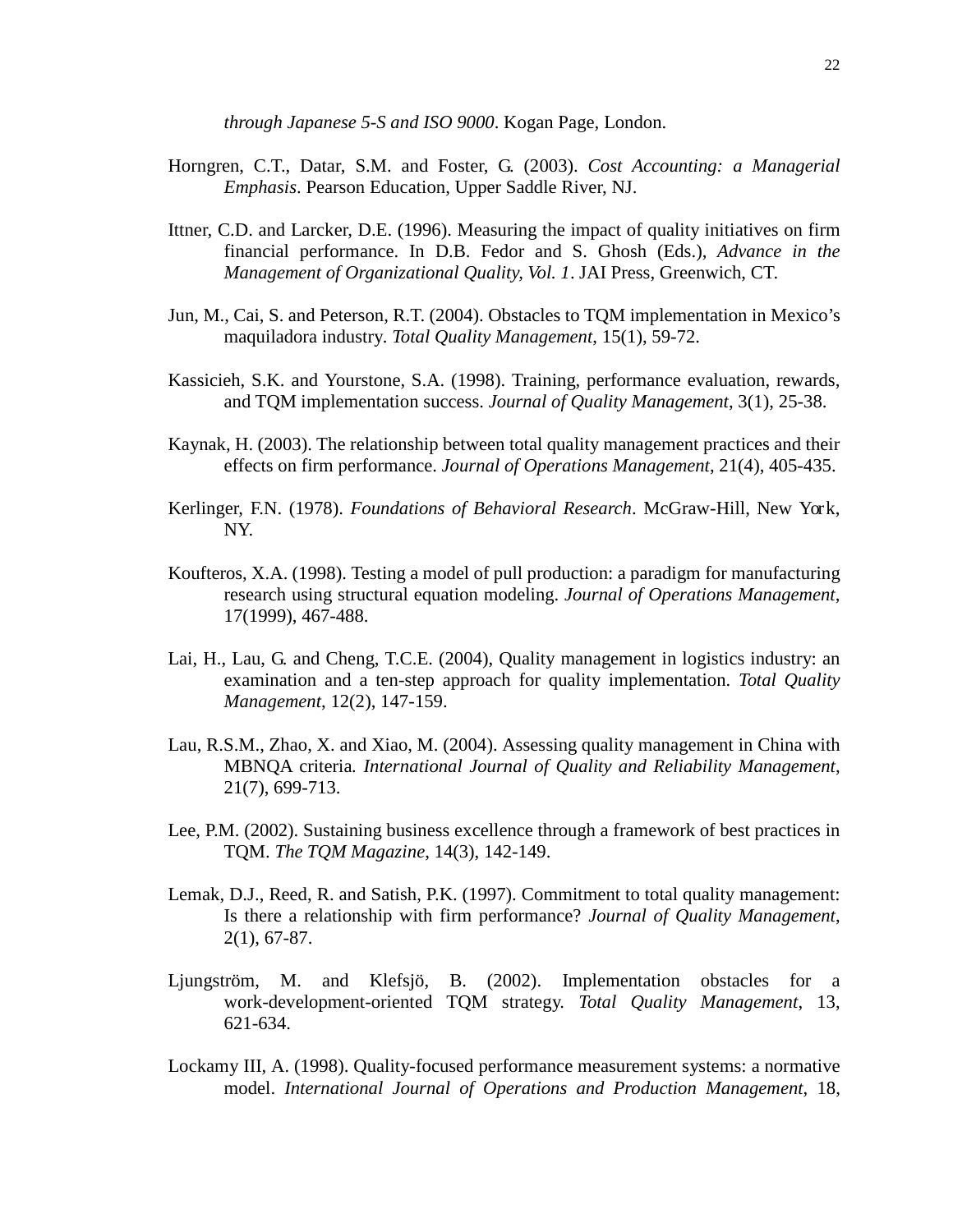- Malhotra, M.K. and Grover, V. (1998). An assessment of survey research in POM: from constructs to theory. *Journal of Operations Management*, 16, 407-425.
- Mehta, J. (1999). Business excellence through quality: Indian experience. *Total Quality Management*, 10(4/5), 647-652.
- Millen, R., Sohal, A. and Moss, S. (1998). Quality management in the logistics function: an empirical study. *International Journal of Quality and Reliability Management*, 16(2), 166-180.
- Minahan, T, (1998). Providers get serious about improving quality. *Purchasing*, 124(1), 87-88.
- Ngai, E.W.T., Cheng, T.C.E. and Ho, S.S.M. (2004). Critical success factors of web-based supply-chain management systems: an exploratory study. *Production Planning & Control*, 15(6), 622-630.
- Norusis, M.J. (1999). *SPSS 9.0 Guide to Data Analysis*. Prentice-Hall, Englewood Cliffs, NJ.
- Nunnally, J.C. (1978). *Psychometric Theory*. McGraw-Hill, New York, NY.
- Oakland, J.S. (1996). *Total Quality Management, Text with Cases*. Butterworth-Heinemann, Oxford.
- Oppenheim, A.N. (1996). *Questionnaire Design and Attitude Measurement*. Heinemann Educational Books Ltd., London.
- Powell, T.C. (1995). Total quality management as competitive advantage: a review and empirical study. *Strategic Management Journal*, 16(1), 15-37.
- Prajogo, D.I. and Sohal, A.S. (2004). The sustainability and evolution of quality improvement programmes – an Australian case study. *Total Quality Management*, 15(2), 205-220.
- Radovilski, Z., Gotcher, J.W. and Slattsveen, S. (1996). Implementing total quality management: statistical analysis of survey results*. International Journal of Quality & Reliability Management*, 13(1), January, 10-24.
- Rao M.P., Youssef, M.A. and Stratton, C.J. (2004). Can TQM lift a sinking ship? A case study. *Total Quality Management*, 15(2), 161-171.
- Rao, S.S., Silos, L.E. and Raghunathan, T.S. (1999). A framework for international quality management research: development and validation of a measurement instrument.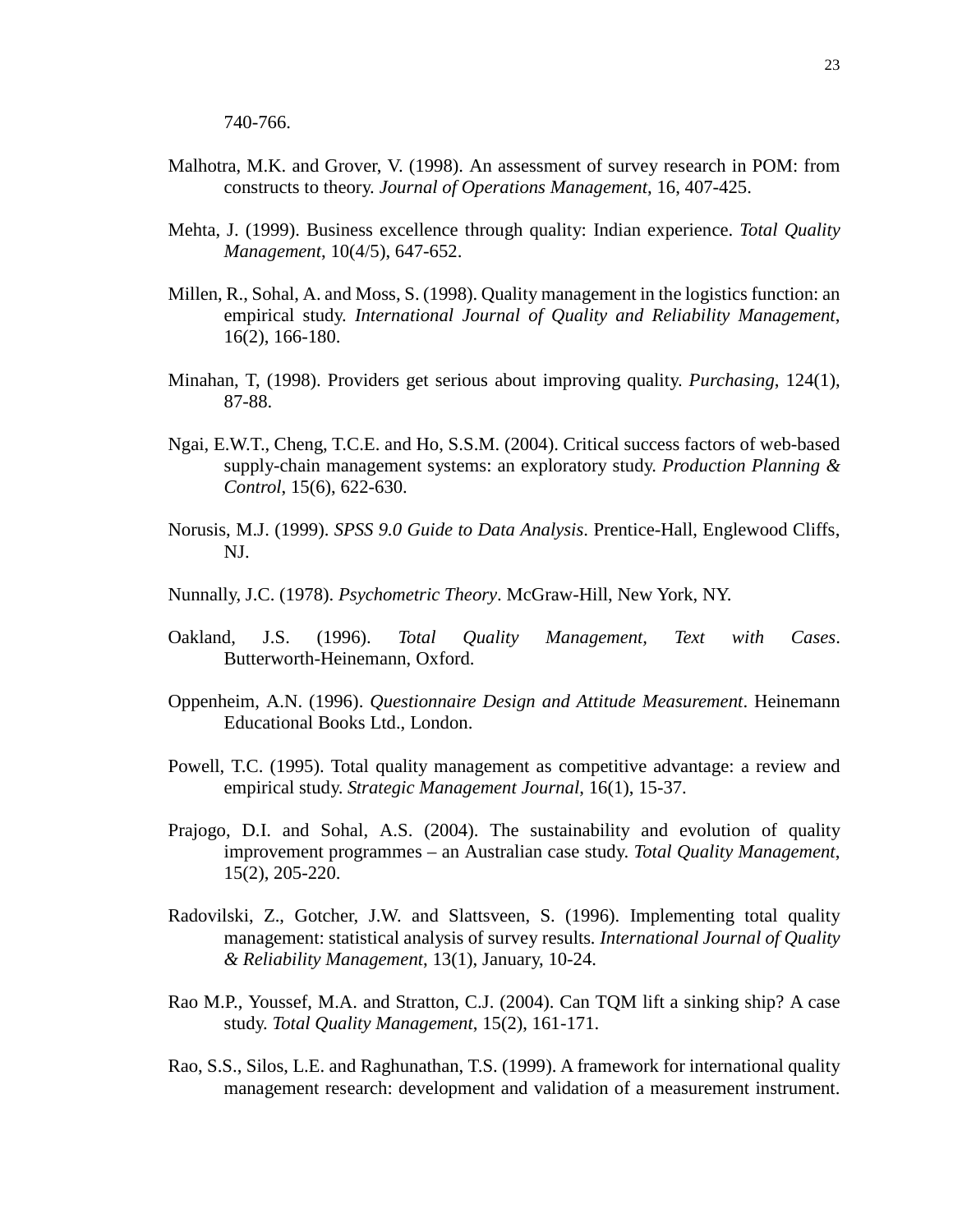*Total Quality Management*, 10(7), 1047-1075.

- Robinson, J.P., Shaver, P.R. and Wrightsman, L.S. (1991). Criteria for scale selection and evaluation. In J.P. Robinson, P.R. Shanver, and L.S. Wrightsman (eds.), *Measures of Personality and Social Psychological Attitudes*. Academic Press, San Diego, CA.
- Salegna, G. and Fazel, F. (2000). Obstacles to implementing TQM. *Quality Progress*, 33(7), Milwaukee, July, 53-64.
- Saraph, J.V., Benson, P.G. and Schroeder, R.G. (1989). An instrument for measuring the critical factors of quality management. *Decision Sciences*, 20(4), 810-829.
- Schlesinger, L.A. and Heskett, J.J. (1991). The service-driven company. *Harvard Business Review*, 69(5), 71-81.
- Sila, I. and Ebrahimpour, M. (2002). An investigation of the total quality management survey based research published between 1989 and 2000. *International Journal of Quality & Reliability Management*, 19(7), 902-970.
- Stopford, M. (2004). World sea trade outlook: where China fits into the global picture*. Exploring Shipping Business in China, Mareforum & Tradewinds Conference,* 26<sup>th</sup> February 2004.
- Tamimi, N. (1998). A second order factor analysis of critical TQM factors. *International Journal of Quality and Reliability Management*, 14(1), 71-79.
- Tamimi, N. and Sebastianelli R. (1998). The barriers to total quality management. *Quality Progress*, 31(6), 57-60.
- Tatikonda, L.U. and Tatikonda, R.J. (1996). Top ten reasons your TQM effort is failing to improve profit. *Production and Inventory Management Journal*, 37(3), 5-9.
- Temtime, Z.T. (2003). The moderating impacts of business planning and firm size on total quality management practices. *The TQM Magazine*, 15(1), 52-60.
- Thiagarajan, T., Zairi, M. and Dale, B. (2001). A proposed model of TQM implementation based on an empirical study of Malaysian*. International Journal of Quality and Reliability Management*, 18(3), 289-306.
- Torkzadeh, G. and Dhillon, G. (2002). Measuring Factors that Influence the Success of Internet Success. *Information Systems Research*, 13(2), 187-204.
- Ugboro, I.S. and Obeng, K. (2000). Top management leadership, employee empowerment, job satisfaction, and customer satisfaction in TQM organizations: an empirical study. *Journal of Quality Management*, 5, 247-272.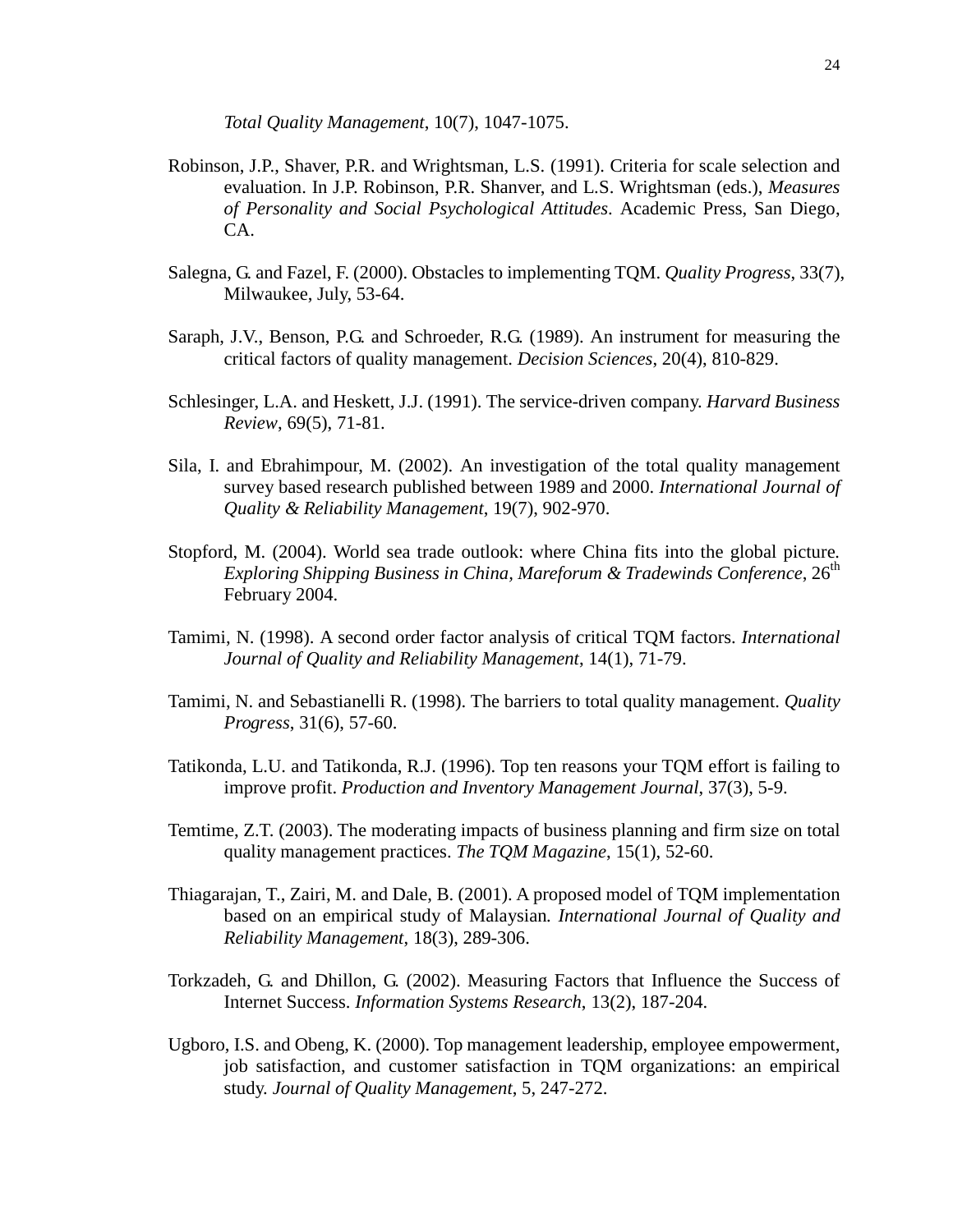- Weiss, S. (1970). Beyond outsourcing: managing IT resources as a value center. *Sloan Management Review*, 38(3), 51-64.
- Williams, R., van der Wiele, T., van Iwaarden, J. and Visser, R. (2004). TQM: why it will again become a top management issue. *International Journal of Quality and Reliability Management*, 21(6), 603-611.
- Wisner, J.D. (1999). A study of successful quality improvement programs in the transportation industry. *Benchmarking: An International Journal*, 6(2), 147-163.
- Yosuf, S.M. and Aspinwall, E. (1999). Critical success factors for TQM implementation in small and medium enterprises. *Total Quality Management*, 10(4), 803-809.
- Zairi, M., Letza, S. and Oakland, J. (1994). Does TQM impact on bottom line results? *The TQM Magazine*, 6(1), 38-43.
- Zeithaml, V., Parasuraman, A. and Berry, L.L. (1993). *Delivery Quality Service: Balancing Customer Perceptions and Expectations*. Free Press, New York.
- Zhang, Z. (2000). Developing a model of quality management methods and evaluating their effects on business performance. *Total Quality Management*, 11(1), 129-137.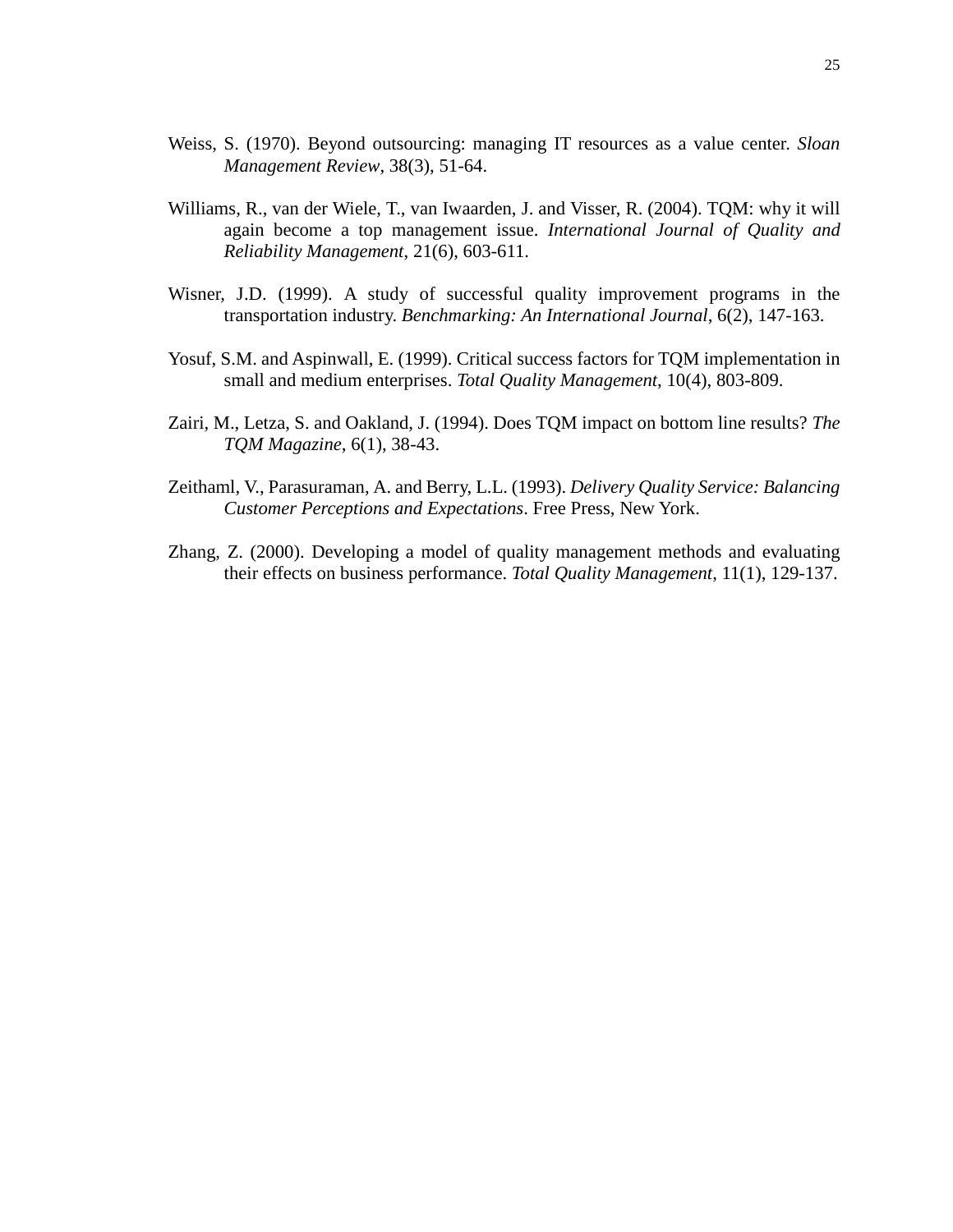|                                | Sila and                                              |                                                       |                                    |                                                                                                                              |
|--------------------------------|-------------------------------------------------------|-------------------------------------------------------|------------------------------------|------------------------------------------------------------------------------------------------------------------------------|
| This study                     | Ebrahimpour<br>(2002)                                 | <b>Kaynak</b> (2003)                                  | <b>Claver et al. (2003)</b>        | <b>Wisner (1999)</b>                                                                                                         |
| Leadership                     | Leadership and top<br>management<br>commitment        | Management<br>leadership                              | Leadership                         | Top management<br>commitment                                                                                                 |
| Training                       | Employee training                                     |                                                       | Training / Specialized<br>training | Quality training /<br>Empowering<br>employees to solve<br>problems                                                           |
| Employee relations             | Employee<br>involvement /<br>Teamwork                 | Employee relations                                    |                                    | Decentralizing<br>responsibility for<br>quality / Fostering<br>mutual respect<br>between management<br>and employees         |
| Process management             |                                                       | Process management /<br>Product and service<br>design | Process management                 |                                                                                                                              |
| Quality data and<br>reporting  | Quality information<br>and performance<br>measurement | Ouality data and<br>reporting                         | Quality planning                   | Employing quality<br>measurement / Finding<br>root causes of quality<br>problems / Setting<br>quality goals and<br>standards |
| Supplier quality<br>management |                                                       | Supplier management                                   | Supplier management                |                                                                                                                              |
| Continuous                     | Continuous                                            |                                                       | Continuous                         | Continuous quality                                                                                                           |
| improvement                    | improvement and<br>innovation                         |                                                       | improvement                        | improvement                                                                                                                  |
| <b>Customer Focus</b>          | <b>Customer Focus and</b><br>satisfaction             |                                                       |                                    | Obtaining customer<br>feedback                                                                                               |

# **Table 1:** Success Factors of Quality Management Identified from the Literature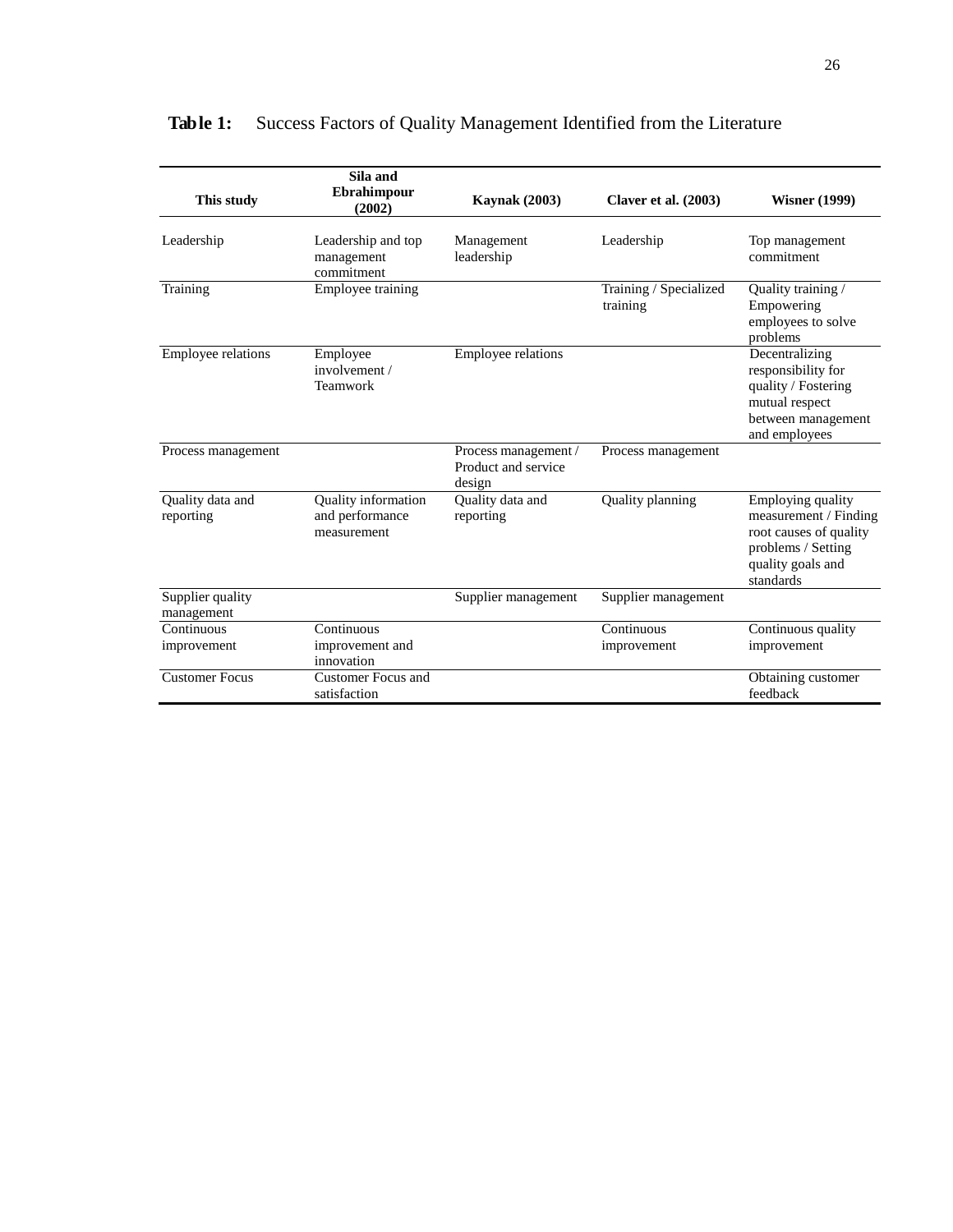**Table 2:** Initial 60 Measurement Indicators for Success Factors of Quality Management

|                   | Leadership (adopted from Kaynak, 2003)                                                                                                 |  |  |  |  |  |
|-------------------|----------------------------------------------------------------------------------------------------------------------------------------|--|--|--|--|--|
| V1.               | Extent to which the top management (responsible for organizational profit and loss) assumes<br>responsibility for quality performance. |  |  |  |  |  |
| V2.               | Acceptance of responsibility for quality by top management within the organization.                                                    |  |  |  |  |  |
| V3.               | Degree to which top management is evaluated for quality performance.                                                                   |  |  |  |  |  |
| V4.               | Extent to which the top management supports long-term quality improvement process.                                                     |  |  |  |  |  |
| $V5$ .            | Degree of participation by top management in the quality improvement process.                                                          |  |  |  |  |  |
| V6.               | Extent to which the top management has objectives for quality performance.                                                             |  |  |  |  |  |
| V7.               | Specificity of quality goals within the organization.                                                                                  |  |  |  |  |  |
| V8.               | Comprehensiveness of the goal-setting process for quality within the organization.                                                     |  |  |  |  |  |
| V9.               | Extent to which quality goals and policy are understood within the organization.                                                       |  |  |  |  |  |
| V10.              | Importance attached to quality by top management in relation to cost and schedule objectives.                                          |  |  |  |  |  |
| V11.              | Amount of review of quality issues in top management meetings.                                                                         |  |  |  |  |  |
| V12.              | Degree to which the top management considers quality improvement as a way to increase profits.                                         |  |  |  |  |  |
| V13.              | Degree of comprehensiveness of the quality plan within the organization.                                                               |  |  |  |  |  |
|                   | Training (adopted from Claver et al., 2003)                                                                                            |  |  |  |  |  |
| V <sub>14</sub> . | Managers and supervisors declare that all employees are trained to help them understand how and<br>why the organization performs.      |  |  |  |  |  |
| V <sub>15</sub> . | Most employees understand the basic processes used to create the services.                                                             |  |  |  |  |  |
| V <sub>16</sub> . | Higher management has developed an environment helping towards on-the-job-training.                                                    |  |  |  |  |  |
| V17.              | Managers and supervisors participate in specialist training.                                                                           |  |  |  |  |  |
|                   | Employee relations (adopted from Kaynak, 2003)                                                                                         |  |  |  |  |  |
| V18.              | Extent to which employee involvement type programs are implemented in the organization.                                                |  |  |  |  |  |
| V19.              | Effectiveness of employee involvement type programs in the organization.                                                               |  |  |  |  |  |
| V20.              | Extent to which employees are held responsible for error-free output.                                                                  |  |  |  |  |  |
| V21.              | Amount of feedback provided to employees on their quality performance.                                                                 |  |  |  |  |  |

V22. Degree of participation in quality decisions by the employees.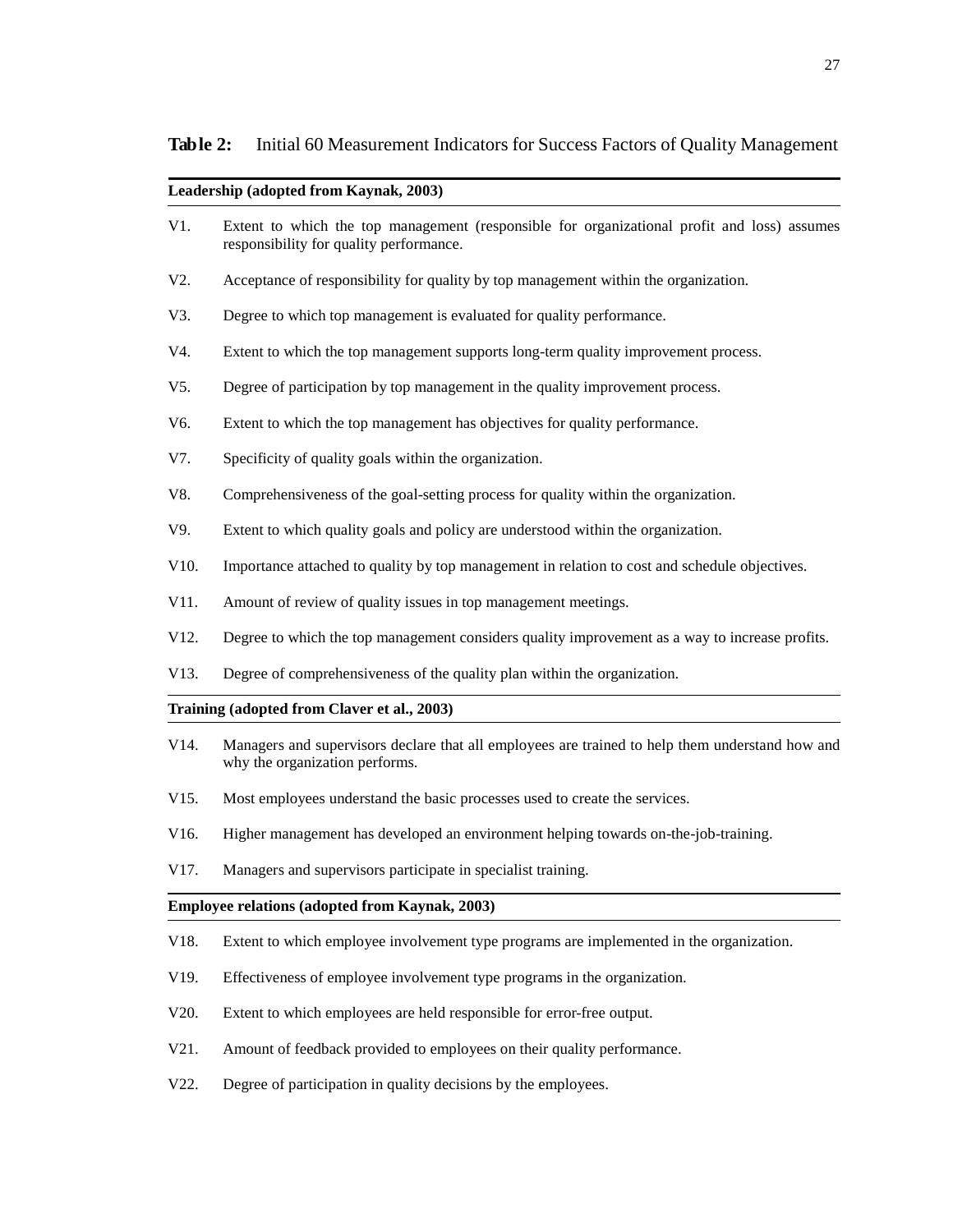- V23. Extent to which building quality awareness among employees is ongoing.
- V24. Extent to which employees are recognized for superior quality performance.
- V25. Effectiveness of supervisors in solving problems / issues.

#### **Process management (adopted from Claver et al., 2003)**

- V26. Continuous control and improvement of key processes.
- V27. Preventing faulty services is a strong practice.
- V28. The processes used include quality measures.
- V29. The employees involved in different processes know how to evaluate them.

#### **Quality data and reporting (adopted from Kaynak, 2003)**

- V30. Availability of cost of quality data in the organization.
- V31. Availability of quality data
- V32. Timeliness of the quality data.
- V33. Extent of quality data collected by the service support areas of the organization.
- V34. Extent to which quality data are used as tools to manage quality.
- V35. Extent to which quality data are available to managers, supervisors and employees.
- V36. Extent to which quality data are used to evaluate supervisor and managerial performance.
- V37. Extent to which quality data, control charts, etc., are displayed at employee work stations.

#### **Supplier quality management (adopted from Kaynak, 2003)**

- V38. Extent to which suppliers are selected based on quality rather than price or schedule.
- V39. Thoroughness of the supplier rating system.
- V40. Reliance on reasonably few dependable suppliers.
- V41. Amount of education of supplier by the organization.
- V42. Technical assistance provided to suppliers.
- V43. Involvement of the supplier in the service development process.
- V44. Extent to which longer term relationships are offered to suppliers.
- V45. Clarity of specifications provided to suppliers.
- V46. Responsibility assumed by purchasing department for the quality of incoming products / services.
- V47. Extent to which suppliers have programs to assure quality of their products / services.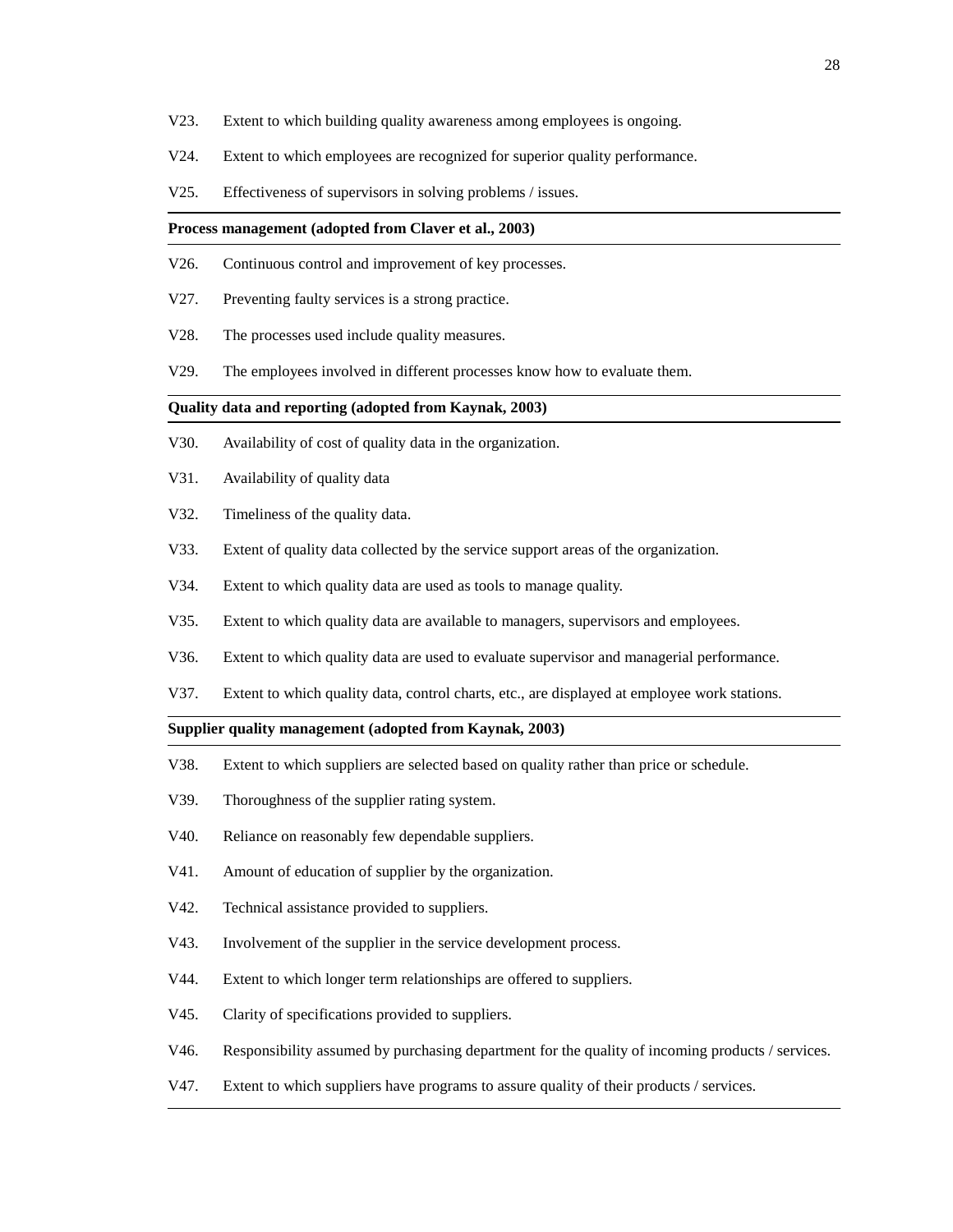#### **Continuous improvement (adopted from Claver et al., 2003)**

- V48. Program aimed at finding time and cost losses in all internal processes.
- V49. The organization reinforces continuous study and improvement of its services.
- V50. Use of specific organizational structure (quality committee, work teams) to support quality improvement.
- V51. Identification of areas for improvement.
- V52. Information management aimed at supporting quality management (analysis of data regarding business performance, cost and financial aspects in order to support the development of improvement priorities).

#### **Customer focus (adopted from Claver et al., 2003 with additional items from Rao et al., 1999)**

- V53. Increased personal contacts between the organization and customers.
- V54. Customers' requirements are used as the basis for quality.
- V55. Extent to which the organization is totally committed to creating satisfied customers.
- V56. Extent to which the organization's goals exceed customers' expectations.
- V57. Extent to which executives demonstrate with their actions that customer satisfaction is important.
- V58. Extent to which employees know which attributes of the services the organization's customer value.
- V59. Extent to which customers' complaints are resolved.
- V60. Extent to which employees are encouraged to satisfy customers.